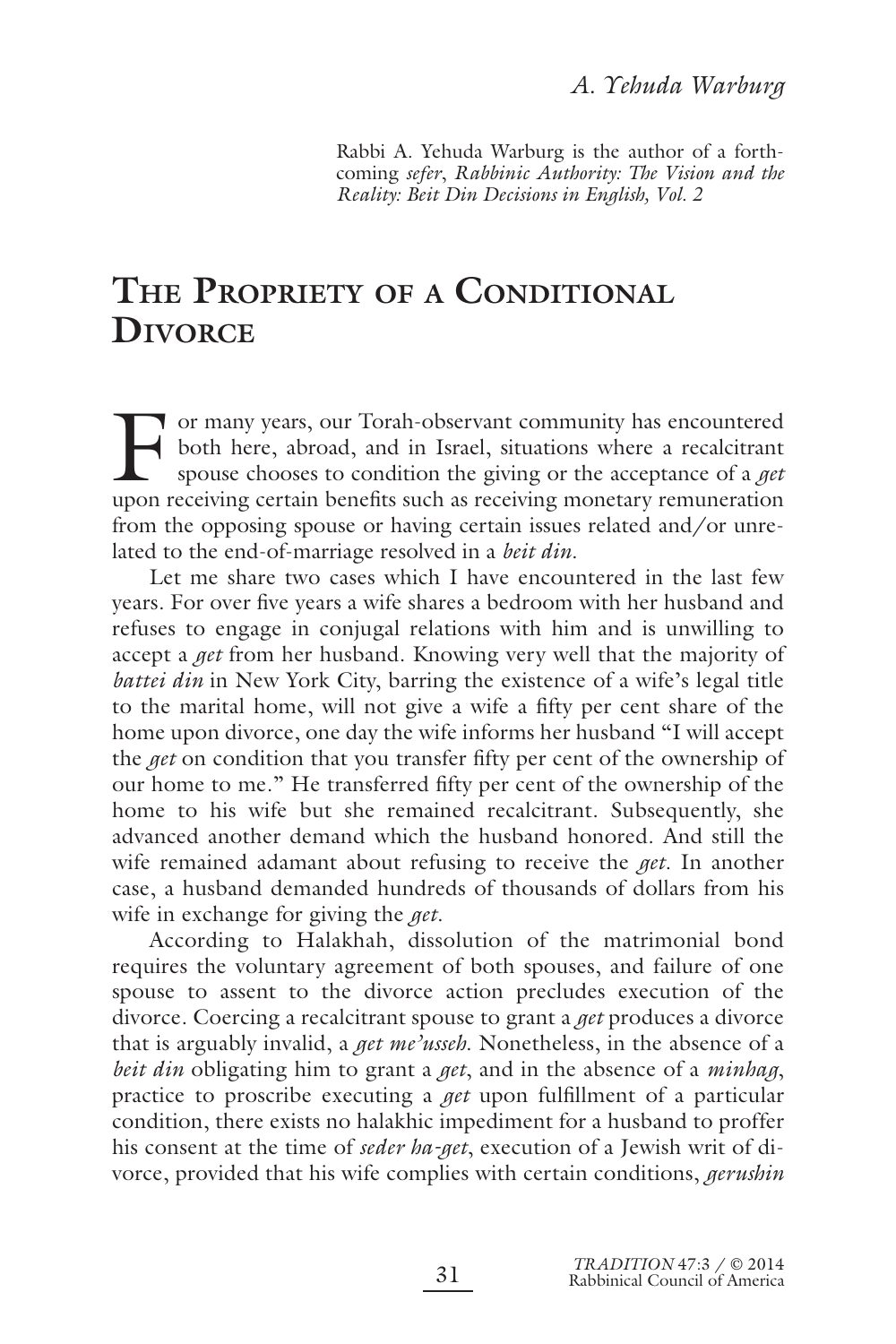*al tenai*. For example, should he stipulate "I will grant you your *get* on the condition that you give me 200 *zuz*, she is divorced and he remits it."1 *A fortiori*, in the wake of the handing down of a *beit din* divorce judgment, financial as well as non-financial inducements brokered between the couple, whether to appease a recalcitrant husband or a recalcitrant wife, do not contravene the strictures against a coerced divorce. Echoing the view of earlier authorities in various judgments 'obligating divorce',2 R. Elyashiv permits a husband whose wife refuses to accept a *get* to appease his recalcitrant spouse by offering money in exchange for her accepting the *get*; the ensuing divorce is not deemed to be unlawfully coerced.<sup>3</sup> Such a conclusion equally applies to a wife's attempt to

1 Mishnah *Gittin* 7:5-9; *Mishneh Torah*, *Hilkhot Gerushin* 8:1; *Shulhan Arukh*, *Even ha-Ezer* (hereafter: *E.H.)* 29:7, 143:1.

<sup>2</sup> *Teshuvot ha-Tashbets* 1:1; *Teshuvot ha-Rosh* 35:2; *Teshuvot Hemdat Shlomo E.H.* 80 (2); *Teshuvot Tsemah Tsedek* 262-263."

<sup>3</sup> *Piskei Din Rabbaniyyim* (hereafter: *PDR*) 7:111; 8:36; 9:65. For further discussion, see this writer's *Rabbinic Authority: The Vision and the Reality* (Jerusalem: Urim, 2013), 150-152.

Implicit in this conclusion is that the recalcitrant husband receives a pecuniary benefit for granting the *get*, similar to a sales transaction (see *Shulhan Arukh*, *H.M.* 205:12,264:8) where he freely committed to the exchange. Therefore, the exchange of the benefit for the *get* is not tainted by duress. See *Or Zarua* 1:754; *Teshuvot Maharah Or Zarua* 126; *Beit Yosef*, *E.H.* 134 in the name of Rashba; *Teshuvot ha-Rashba* 4:40; *Teshuvot ha-Tashbet*s 1:1, 35 (end);*Teshuvot Maharbil* 1:110; *Teshuvot Maharashdam*, *E.H.* 63; *Teshuvot Maharash*, *Kuntres ha-Moda'ah* 35c; *Teshuvot Avodat ha-Gershuni* 35 (end); *Beit Meir*, *E.H.* 134 (end);*Teshuvot Beit Ephraim*, *E.H.* 125; *Teshuvot Mikhtav me-Eliyahu*, *Sha'ar* 7:11-12; *Teshuvot Tsemah Tsedek,*  Schneersohn *E.H.* 262:9; *Teshuvot Divrei Rivot* 291; *Teshuvot Oneg Yom Tov* 167- 168; File no. 2573-64-1, Tel Aviv Regional Beit Din, *Ploni v. Plonit*, November 3, 2005.

Cf. other *posekim* who would construe the giving of monies in exchange for a *get* as duress. See *Teshuvot ha-Rivash* 127; *Hiddushei ha-Ritva*, *Kiddushin* 50a; *Beit ha-Behira*, *Bava Batra* 48a; *Teshuvot Betsalel Ashkenazi* 93; *Rema*, *Shulhan Arukh.*, *E.H.* 134:8; *Keneset ha-Gedola*, *Tur E.H.* 134, *Hagahot ha-Tur* 31; *Torat Gittin*, *E.H.* 134:4.To state it differently, following in the footsteps of *Tosafot*, *Bava Metsia* 8a, s.v. *ileima me-ha*, these *posekim* contend that one cannot compare a sale finalized under duress to coercing a *get*. Regarding the latter, there is an additional requirement of complying with the directives of rabbinic authorities to give a *get*. Hence, the halakhot of duress regarding sales are inapplicable to matters of *get*. Consequently, though *gemirat da'at*, firm resolution of the parties is obtained by transferring money in finalizing a sales transaction, such an exchange will invalidate the giving of a *get* which requires *ratson*, a willingness which is defined by complying with rabbinic authority. For conceptual differences between *gemirat da'at* required for a sale and *ratson* mandated for a divorce, see *Hiddushei Rabbeinu Hayyim ha-Levi*, *Dinnei Yibbum va-Halitsa* 4:16; *Teshuvot Helkat Yoev*, vol. 1, *Dinnei Ones*, *Anaf* 5; File no. 467862/1, Netanya Regional Beit Din, *Plonit v. Ploni*, January 16, 2011.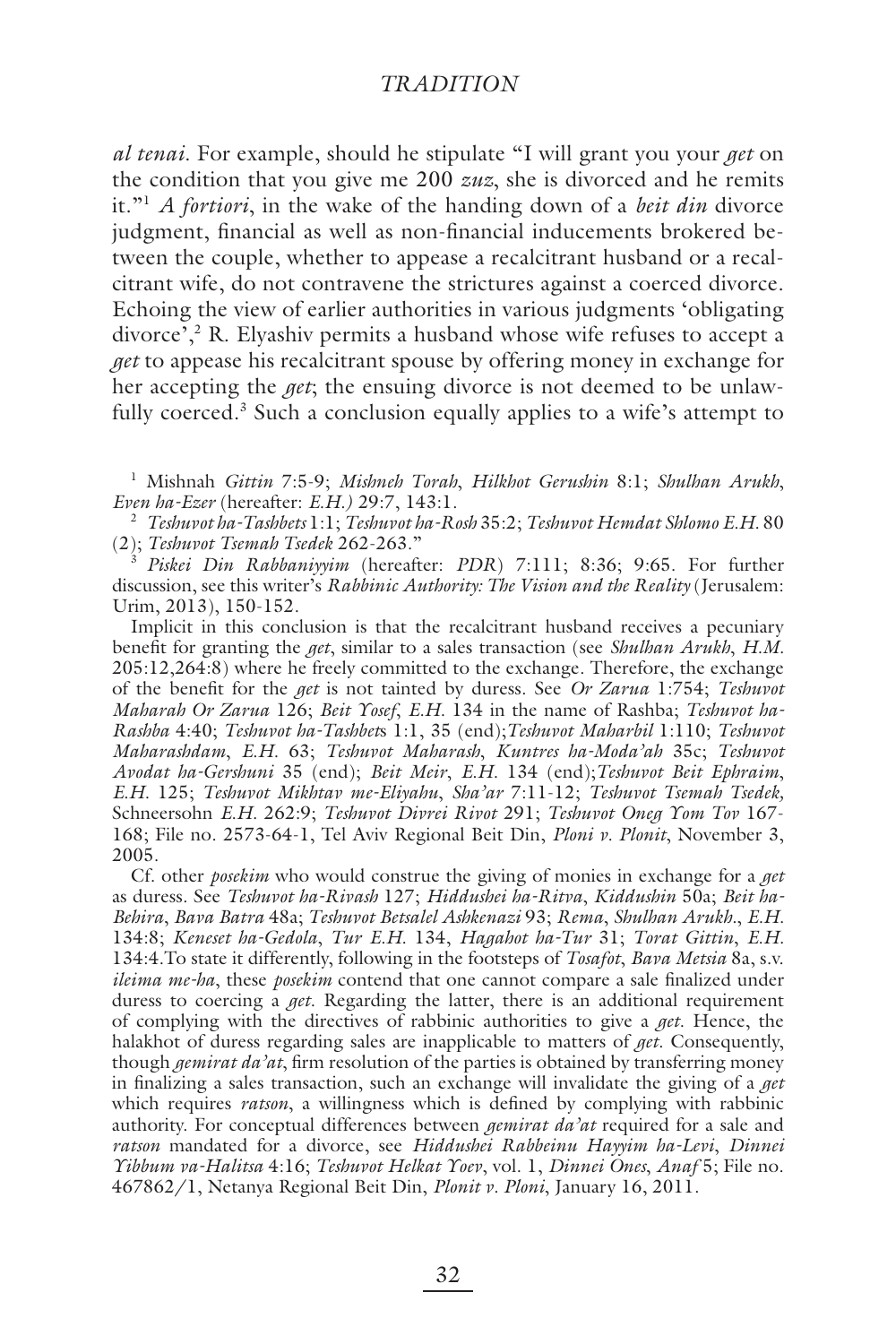appease her recalcitrant husband by offering a material inducement.<sup>4</sup> In other words, the acceptance of a material inducement avoids the strictures of a *get me'usseh*. On the other hand, for example, in our two cases, whether such inducement advanced will be recognized will be dependent upon whether Halakhah recognizes such agreements as exploitative or not, a matter, albeit important and of timely concern, we will not address it here.

What happens, however, if a husband requests of his spouse that the matter of parenting arrangements should be resolved in *beit din*. The wife refuses and summons him to civil court and a decision is rendered. Subsequently, the couple appears in *beit din* in order to arrange for a *get* and the panel obligates the husband to grant a divorce to his wife. Upon hearing the *beit din*'s ruling, the husband turns to his wife and says "I am willing to comply with the *beit din*'s *pesak din* of obligating me to give a *get* on the condition that you will revisit the parenting arrangements here in *beit din*."

In the wake of a *beit din* obligating a *get*, we will present the differing views regarding this issue of a husband's demand for certain preconditions prior to giving a *get* in general and how various *beit din* panels serving in the network of Israel's Chief Rabbinate have addressed this matter, in particular concerning a recalcitrant husband.<sup>5</sup>

Even if the transaction is tainted by duress, nonetheless, according to an intermediate view, if it becomes clear to the *beit din* afterwards that the husband has been appeased, the exchange is valid. See *Teshuvot Maharik*, *shoresh* 63;*Teshuvot Hemdat Shlomo*, *E.H.* 80; *Hazon Ish*, *E.H.* 99:2.<br><sup>4</sup> *PDR* 16:271, 275-276.

 $5$  The case of a recalcitrant husband is the more frequent occurrence than the instance of a recalcitrant wife and therefore we are dealing with the situation of a recalcitrant husband.

For earlier treatments of this issue of a conditional divorce, see Samuel Landesman, "Can a Husband who is Obligated to Grant a Divorce Impose Conditions," [in Hebrew] , *Divrei Mishpat*, vol. 2, 145-152-- (1996); S. Bibi, Y. Goldberg, N. Prover, "A Husband who is Obliged to Grant a Divorce- Can He Delay it because of a Monetary Claim?" [in Hebrew], *Divrei Mishpat*, vol. 2, 153-157 (1996); Tzvi Gartner, *Kefiyyah be-Get*, 70-78 (1997); David Bass, "Imposition of Conditions by a Husband who has been Obliged to Grant a Divorce," [in Hebrew] *Tehumin*, vol. 25, 149-162 (2005); S. Dichovsky, "A husband who makes the granting of a divorce contingent on cancellation of his previous obligations," [in Hebrew], *Tehumin*, vol. 26, 156-159 (2006); N. Prover, "Obligation to give a *Get*, Return of Gifts, a Justified Claim: Concerning a Couple who are not Interested in Each Other," [in Hebrew], in *Conference of Dayanim* 5768, 116-121= *Shurat ha-Din*, vol. 16, 155-166 (2008); S. Dichovsky, "The Proper Procedure of Adjudication in Rabbinical Courts," [in Hebrew] *Tehumin*, vol. 28, 19-27 (2008); U. Lavi, *Ateret Devorah*, vol. 2, 647- 661 (2008); A. Yanai, "A Husband who is Obliged to Grant a Divorce can Impose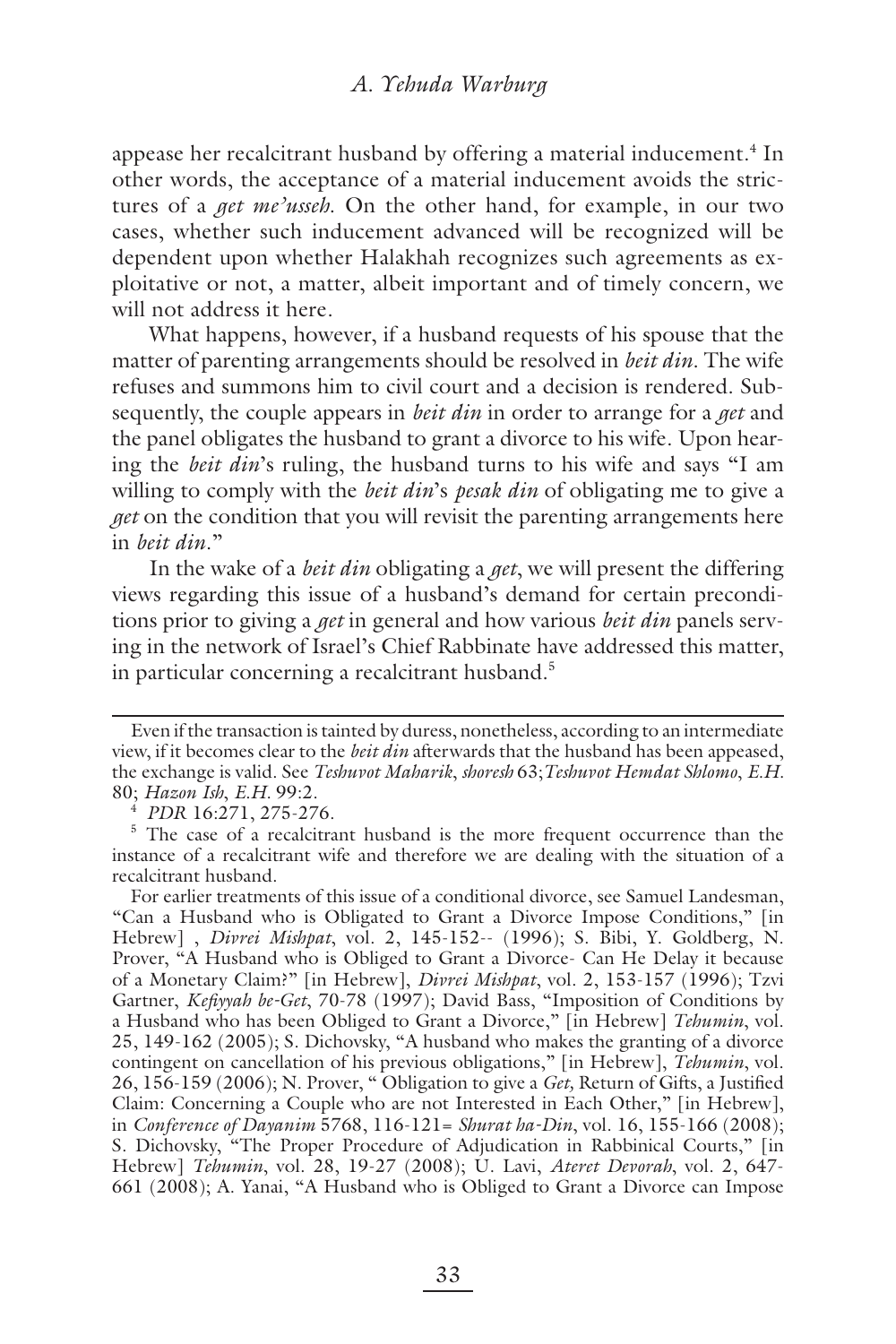Our question deals with a husband who ostensibly desires to grant a *get* provided that a condition(s) is first fulfilled? Assuming that a *beit din* agrees that that there is an *illat gerushin*, a ground to obligate a husband to give a *get*, 6 may he demand certain conditions from his wife *prior* to granting the *get* at the time when other divorce matters are being addressed or resolved at the *beit din* or in civil court, which will in effect cause a delay in the *seder ha-get*? 7

Conditions," [in Hebrew], *Shurat ha-Din*, vol. 15, 361-376 (2009); E. Shochetman, "And he shall write a Sefer Keritut and Place it in her Hand," [in Hebrew], Israel's Ministry of Justice, *gilyon* 393-399 (2010); Y. Fris, "Imposition of Conditions in Granting a *Get*: an Explanation of Maharashdam's Position," [in Hebrew] *Tehumin*, vol. 33, 229-239 (2013); A. Radzyner, "Problematic Halakhic Creativity in Israeli Rabbinical Court Rulings," *Jewish Law Annual*, vol. 20, 103,110-135 (2013).

6 Though much of the discussion of our topic focuses upon a *beit din* which issues a judgment to coerce a divorce, the particular rulings apply equally to obligating a *get*. See File no. 043387083-21-1, Beit Din ha-Gadol of Yerushalayim, May 19,2004, *ha-Din ve-haDayan*, *gilyon* 7, 7-8; File no. 0027-21-1, Beit Din ha-Gadol of Yerushalayim, *Plonit v. Almoni*, August 29, 2004; File no. 022290027-21-1, Beit Din ha-Gadol of Yerushalayim, February 1, 2005, *ha-Din veha-Dayan*, *gilyon* 9, 6-7. Our discussion equally applies to a *beit din* that obligates a *get* as a *get mi-safek* or a *get le-humra*, a *get* given as a precautionary stringency. See File no. 866381/1, Netanya Regional Beit Din*, Plonit v*. *Ploni*, December 19, 2012.

The basis for this conclusion is that once an "obligating divorce" judgment is issued, one can coerce a divorce in time of need. See Rashi, *Nedarim* 90b; Tosafot Ri, *Yevamot* 39a and *Ketubbot* 77a, *Magid Mishnah*, Mishneh Torah, *Ishut* 14:8; Ran, *Nedarim* 90b.

Whether one requires a *beit din* of three rabbinic authorities or one individual rabbi is sufficient to address the grounds for divorce is subject to debate. See this writer's *Rabbinic Authority: The Vision and the Reality,* Volume 2 (Jerusalem: Urim, 2015), preface.

The chances that a *beit din* will address the grounds for divorce are slim, generally speaking. Absent the mutual agreement of a divorcing couple to execute a *get* prior to resolving their end-of-marriage issues, the prevailing practice among *battei din* in New York City is to refrain from executing a *get* prior to the couple's resolution of their marital differences. Once everything is resolved, one executes a *get* and therefore there is usually no discussion concerning the grounds for divorce. However, there is a view that a *get* should be given prior to addressing marital differences. (See *Teshuvot ha-Rivash* 317; *Teshuvot Binyan Tzion* 144; File no. 1887-24-1, Netanya Regional Beit Din, February 1, 2010; File no. 871233/1, Rehovot Regional Beit Din, November 28, 2013) In such a situation, the grounds for divorce may be addressed followed by a *beit din* ruling. Or if the differences have been resolved and the husband is unhappy with some of the terms of the divorce settlement or the *beit din* or civil court judgment and the husband refuses to give a *get* until these matters are revisited, the grounds for obligating a *get* may arise. 7

 Both time slots (i.e. prior to the *seder ha-get* – the procedure of executing a *get* – or during the *seder ha-get*) are viewed as "*asukim be-oto inyan*" (lit. engaged in the same matter) and therefore serve as the appropriate times to raise such conditions. See *Teshuvot ha-Bah ha-Hadashot* 90; *Teshuvot Divrei Hayyim* (Urbach), *E.H. Gittin* 1.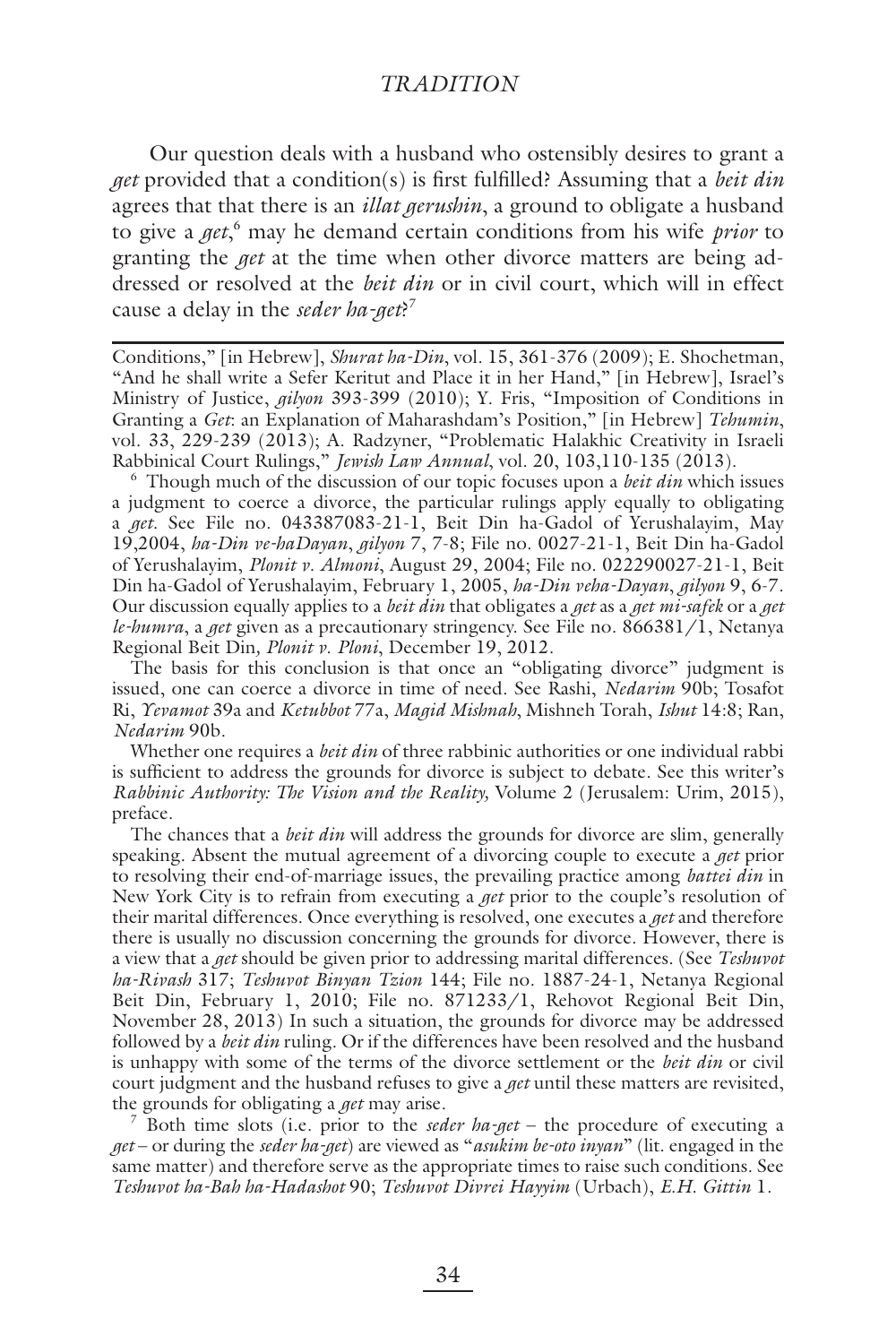#### *A. Yehuda Warburg*

Addressing the situation of a childless marriage, [which served as grounds for the *beit din* judgment to coerce a divorce] the husband desirous to remarry stipulated that his wife would receive her *get* provided that she assent to refrain from marrying any man who was a member of the Jewish municipal government. Rashba of thirteenth century Barcelona, Spain, rules,<sup>8</sup>

Regardless of the circumstances, anyone who is obligated to divorce cannot stipulate that she cannot marry whomever she wants, and anyone who divorces thus (under such a condition), we coerce him to divorce with a definitive divorce (*get gamur*) without a condition.

Seemingly, one may contend that Rashba's opposition to imposing a condition *prior* to a husband's granting a *get*, 9 which appears in volume four of his *teshuvot*, is limited to the specific condition of the case which circumscribes a wife's inability to remarry anyone she desires. But, in fact, Rashba's concluding words "we coerce him to divorce with a definitive divorce (*get gamur*) without a condition" teaches us that, in the wake of a *beit din'*s decision to coerce or obligate a Jewish writ of divorce under all circumstances, a precondition is proscribed. And, in fact, Maharsham and others accordingly understand Rashba's posture.<sup>10</sup> Other authorities including Rosh, Tashbets, and Rashbash did not explicitly mention Rashba's view but agreed with him.<sup>11</sup> Already in the sixteenth century normative Halakhah coalesces around *Shulhan Arukh*'s acceptance of Rashba's position.12 In fact, R. Jacob Castro (Maharikash), a contemporary of R. Caro (author of the Shulhan Arukh), states, "we listen to the Rishonim,"13

<sup>8</sup> *Teshuvot ha-Rashba* 4:256.

9 One of the requirements at the *seder ha-get* is that either the *beit din* state that if a *beit din* decision or a term of the divorce agreement has been breached, the divorce remains valid, or the husband declare that he is giving the *get* without any compulsion or conditions. However, if the actual *get* is granted under duress or provided a certain *condition* is met, should the condition be not fulfilled, the giving of the *get* is null and void. See *Teshuvot Beit Ephraim*, *Mahadura Tinyana E.H.* 75, Maharsham, infra n.10.

On the other hand, if a wife advances a *promise* to her husband before the writing of a *get* and the promise remains unfulfilled the *get* is valid. See *Beit Ephraim*, op. cit.;

Maharsham, infra n.10.<br><sup>10</sup> *Teshuvot Maharsham* 5:60; File no. 9707-21-1, infra n. 14; File no. 040135832-<br>21-1, infra n. 19; Dichovsky, 2006, supra n. 5 at 158; *Ateret Devorah*, supra n. 5

<sup>11</sup> *Ateret Devorah*, supra n. 5 at 655 in the name of *Teshuvot ha-Rosh* 43:3, 106:4; *Teshuvot ha-Tashbets*, 4 (*Hut ha-Meshullash*), Tur 1, 6; *Teshuvot Rashbash* 208,383.

<sup>12</sup> Bedek ha-Bayit on Beit Yosef, Tur Shulhan Arukh, Hoshen Mishpat (hereafter: *H.M).* 143; *S.A.*, *E.H.* 143:21. 13 *Erekh Lehem*, *E.H.* 154.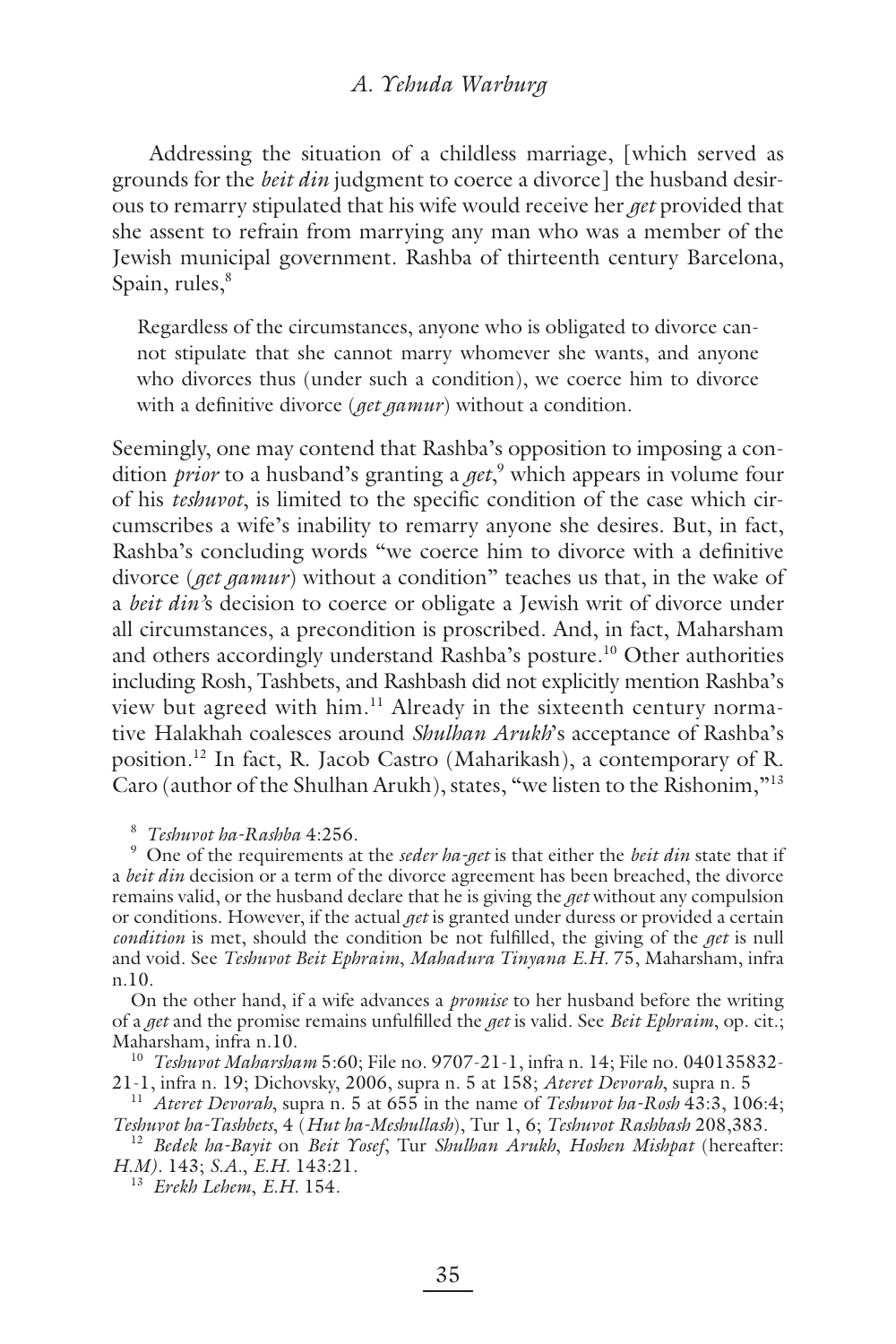a position which dates back to the  $T$ osafot $14$  and which has been understood as prohibiting the imposition of all types of conditions. After the completion of the *Shulhan Arukh* in the sixteenth century, the *minhag* in Ashkenazic communities of Prague, Lublin and Pozan was that any precondition was prohibited.15 In subsequent generations, many Ashkenazic *Posekim* as well as Sephardic authorities such as *Maharashah*, *Mishneh le-Melekh*, *Levush*, *Arukh ha-Shulhan*, R. Bezalel Ashkenazi, *Mishha de-Revuta* (Alfasi), *Nofet Tsufi m* (Birdugo), *Penei Hayyim*, *Nehor Shraga*, and *Berit Abraham* equally agreed with *Shulhan Arukh* that in the wake of a *beit din* order to obligate a divorce, a husband cannot impose any condition(s) prior to giving a divorce which will delay its giving.<sup>16</sup>

Regarding the stipulation of a condition at the actual time of granting a get, the *minhag* in nineteenth century Navardok, Poland, and Lvov, Ukraine proscribed *gerushin al tenai* and in 2006, an Israeli *dayyan*stated that such was the *minhag* in Erets Yizrael.<sup>17</sup> In light of this prevailing practice, R. Fris,who serves as the *av beit din* on the Ma'aleh Adumim Beit Din le-Mamonot argues that a husband ought to be prohibited equally from advancing a condition which will only delay the *seder haget*. 18

<sup>14</sup> *Tosafot Ketubot* 77a, s.v. *kofin o-to lehotsi*; File no. 1-64-5082, Beit Din ha-Gadol of Yerushalayim, *Ploni v. Plonit*, May 29, 2002 (R. Z. N. Goldberg's opinion). See also, File no. 9707-21-1, Netanya Regional Beit Din, *Ploni v. Plonit*, May 12, 2008. Cf. *Kefi yah be-Get*, supra n. 5, at 75 who argues that *Tosafot* deals with a prohibition to precondition the granting of a *get* upon a wife's waiving her right to the value of her *ketubba*. Given that a wife is entitled to her *ketubba* and is a debt that the husband owes his wife, one cannot conclude that a husband's imposition of other preconditions could not be advanced. However, R. Algrabli and R. Amos perceive no reason to distinguish between the waiving of a right to the *ketubba* and other conditions. In all instances, the imposition of preconditions prior to granting a *get* is proscribed. See File no. 3222-25-1, Yerushalayim Regional Beit Din, *Plonit v. Ploni*, January 3, 2002; File no. 860977-1, Netanya Regional Beit Din, *Plonit v. Ploni*, May 20, 2013.

<sup>15</sup> *Levush*, *E.H.* 145:10.

<sup>16</sup> *Teshuvot Maharshah* 1:28; *Teshuvot R.Bezalel Ashkenazi* 6; *Mishneh le-Melekh*, *Mishneh Torah Hilkhot Gerushin* 8:11; *Levush E.H*. 143:21;*Arukh ha-Shulhan E.H*. 143:83; Teshuvot Mishha de-Revuta E.H. 137; Teshuvot Nofet Tsufim E.H. 129; Ateret *Devorah*, supra n. 5 at 653 in the name of *Nehor Shraga; Teshuvot Penei Hayyim, E.H*. *5; Pithei Teshuva E.H*. 119:4 in the name of Bris Abraham.

<sup>17</sup> *Arukh ha-Shulhan E.H*. 147:11; *Teshuvot Hessed le-Abraham* (Teomim), Mahadura Tinyana, *E.H*. 72; File no. 0027-21-1, August 29, 2004, infra n.52. On the other hand, a divorce settlement may state that a husband consents to give a *get* on the condition that the conditions mentioned in the agreement will be fulfilled. See File no. 9110643, Tel Aviv –Yaffa Regional Beit Din, *Ploni v. Plonit*, March 26, 2009.

 $18$  Fris, supra n. 5 at 237.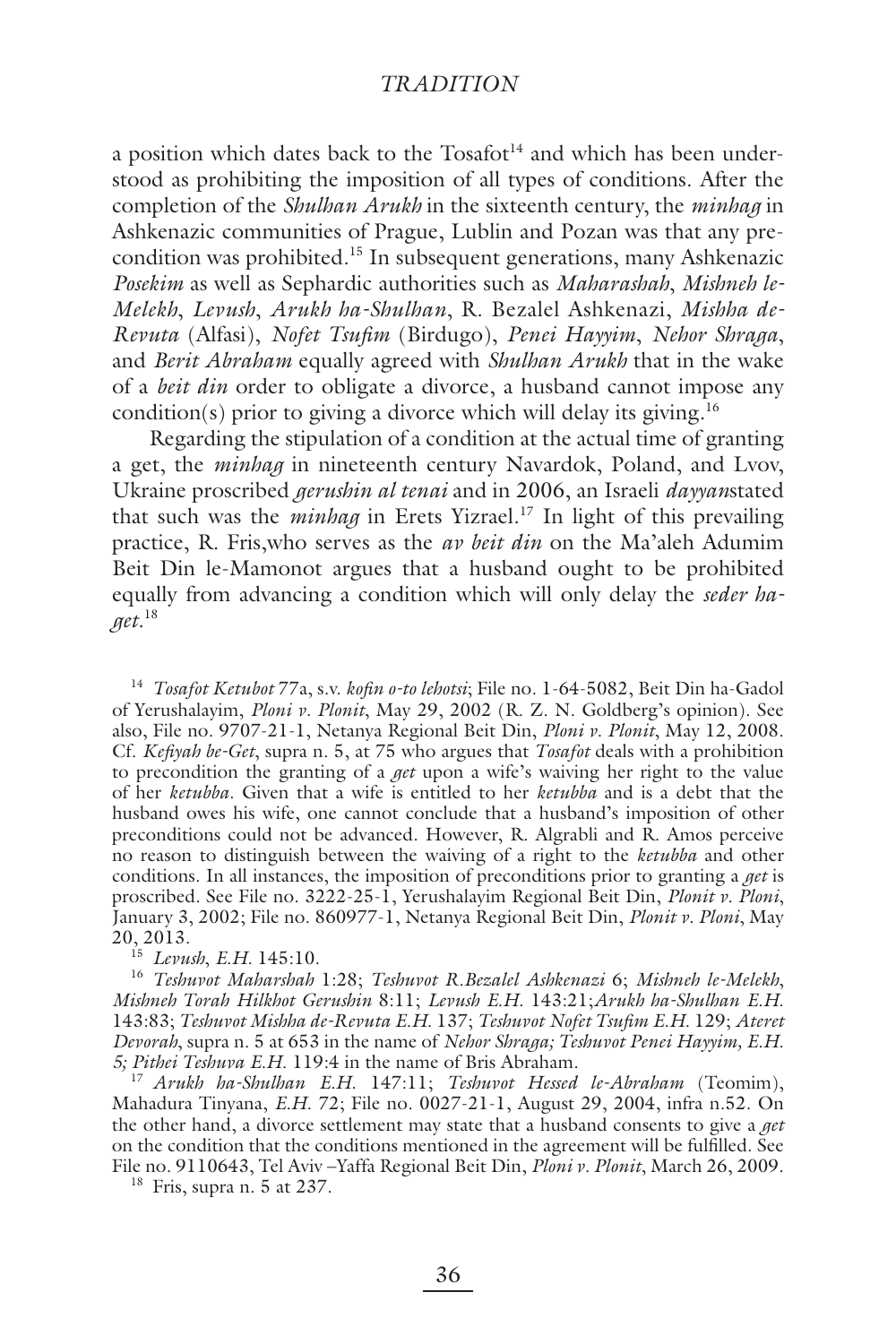#### *A. Yehuda Warburg*

In contemporary times, some Israeli panels of *dayyanim* including Rabbis Rabinowitz, Algrabli, and Eliezrov, Rabbis Lavi, Bazak and Ariel, Rabbis Amar, Dichovsky and Ben-Shimon, R. Boaron in a dissenting opinion, Rabbis Abergil, Hirscherik, and Lerer, Rabbis Amar, Dichovsky, and Bar Shalom, Rabbis Amos, Pardes, and Yanai,Rabbis Zamir, Schindler, and Ben-Menahem and Rabbis Gamzu,Ushinsky, and Rosenthal have aligned themselves with the majority opinion represented by Rashba and others.19 After a lengthy presentation of the matter, R. Dichovsky, writes,

Clearly, the husband cannot seek to impose any condition that he fancies, even if it is unrelated to the divorce, such as matters having to do with maintenance payments for the children...<sup>20</sup>

An intermediate position echoed in earlier generations by Teshuvot ha-Geonim, Riaz, and *Darkhei Moshe*, 21 was adopted later by R. Shalom Schwadron of nineteenth century Galicia<sup>22</sup> and R. Tsevi Gartner of Yerushalayim<sup>23</sup> and subsequently endorsed by numerous *dayyanim* serving on various Israeli panels including Rabbis Bibi, Y. Goldberg, and Prover serving on two cases,<sup>24</sup> Rabbis Bakshi-Doron, Tufik, Ben-Shimon, Z.N. Goldberg, and Sherman,<sup>25</sup> Rabbis Sheinfeld, Rieger, and Domb.<sup>26</sup>

<sup>19</sup> File no. 3222-25-1, Jerusalem Regional Beit Din, January 3, 2002; File no. 043387083-21-1,Tiberias Regional Beit Din, May 19,2004;File no. 031411390, Beit Din ha-Gadol of Yerushalayim, January 11, 2006, *ha-Din ve-haDayan*, *gilyon* 12, 3-5; File no. 028981702-21-2, Beit Din ha-Gadol of Yerushalayim, February 25,2007 *ha-Din ve-haDayan*, *gilyon* 27,3; File no. 040135832-21-1, Be'air Sheva Regional Beit Din, February 26,2007, *ha-Din ve-haDayan*, *gilyon* 15, 3; File no. 029612306-68-1,Beit Din ha-Gadol of Yerushalayim, July 17, 2007, *ha-Din vehaDayan*, *gilyon* 19, 4-6; File no. 022868244-21-1, Beit Din ha-Gadol, February 11, 2008, *ha-Din ve-haDayan*, *gilyon* 19, 6;File no. 9707-21-1, Netanya Regional Beit Din, May 12, 2008; File no. 860977-1, Netanya Regional Beit Din, May 20, 2013; File no. 833000-5, Netanya Regional Beit Din, July 22, 2013; File no. 989884-1, Haifa Regional Beit Din, October 28, 2014.<br><sup>20</sup> Dichovsky, 2006, supra n. 5, at 157. Translation culled from Radzyner, supra

n. 5, at 128.

<sup>21</sup> *Teshuvot Geonim*, *Sha'arei Tsedek* 2, Sha'ar 2, Siman 27; *Piskei Riaz* 88, haga'hah 63; *Darkhei Moshe Tur E.H.* 88:2.

<sup>22</sup> Maharsham, *supra* n. 10. Whether *Teshuvot Shevat Tsiyyon* 96, *Teshuvot Maharik*, *shoresh* 120 and *Beit Meir*, *E.H.* 77 subscribe to this view is subject to much debate and beyond the scope of our presentation.<br><sup>23</sup> *Kefiyyah be-Get*, supra n. 5, at 78.

<sup>24</sup> *PDR* 21:176; *Dayyanim* S. Bibi, Y.Goldberg, and N. Prover, *supra* n. 5.

25 File no. 1-64-5082, supra n. 14.

26 File no. 022855183-21-1, Tel Aviv Regional Beit Din, October 2, 2005, *ha-Din ve-haDayyan*, *gilyon* 12, 6-7.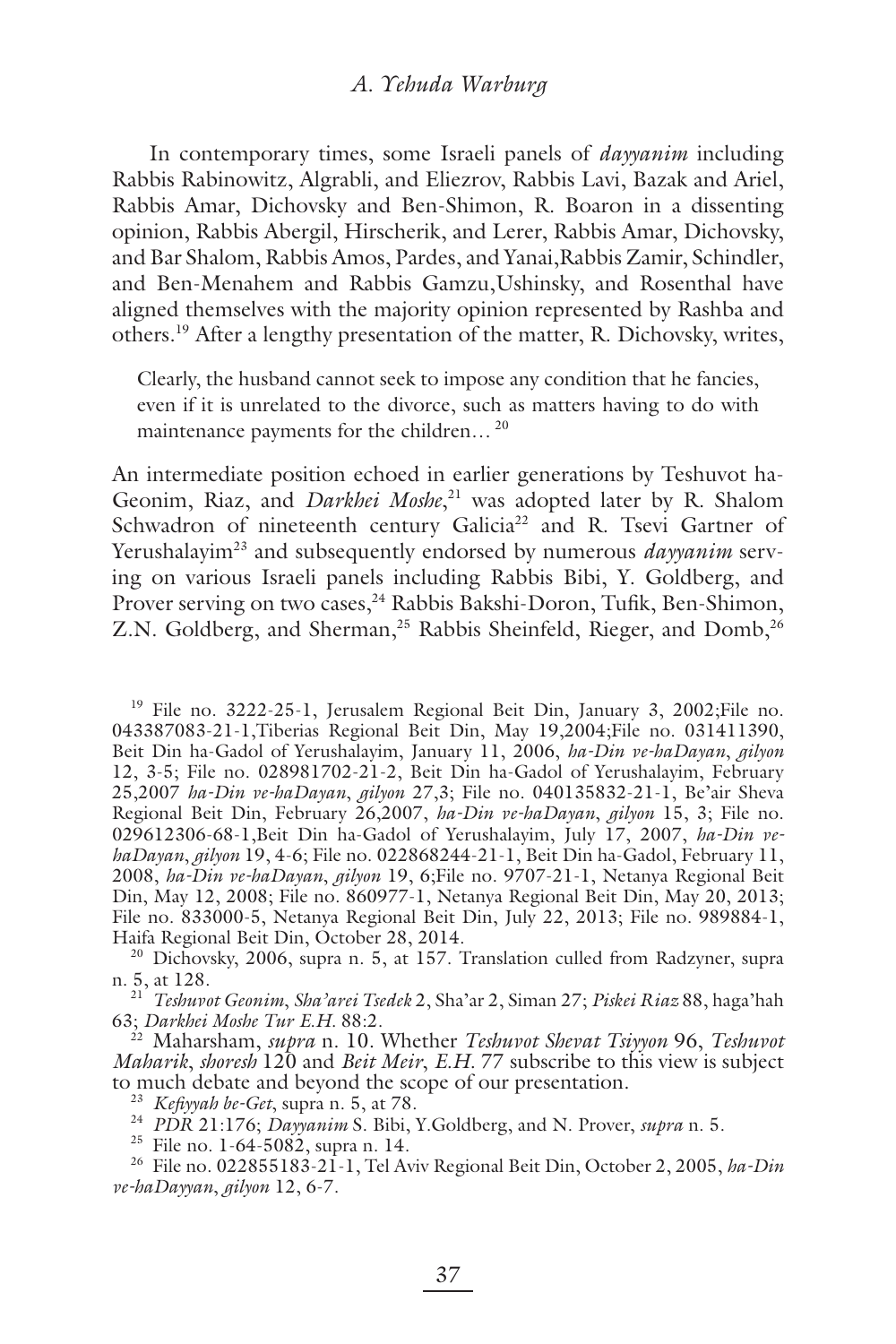R. Izirer,<sup>27</sup> Rabbis Prover, Bibi, and- Attias<sup>28</sup> and Rabbis Prover, Goldberg, and Attias<sup>29</sup> who contend that in cases where a *beit din* coerces [or, for that matter, obligates<sup>30</sup>] a *get*, the husband can impose a condition to which he is entitled according to Halakhah such as recovering property that his wife had stolen from him or recovering outstanding debts from his wife. This posture is predicated upon the fact that Halakhah sanctions self-help ("*aveid inish dina lenafsheih*") and it is a condition is "easy to fulfill."<sup>31</sup> For example, if the amount of the stolen assets exceeds significantly the wife's financial ability to repay them, the parties will execute a *get* and subsequently the financial issue which was the condition of the *get* will be addressed by the *beit din*. Should the wife refuse to receive her *get* under such terms, since the husband is advancing a claim which he is entitled to according to Halakhah, we can neither coerce nor obligate him in the *get* because we do not perceive the wife as an *agunah*. On the contrary, she has "chained herself" regarding her *get*. Her husband is willing to grant a *get* but the impediment is created by her refusal to address her husband's outstanding legitimate claim which is a precondition for the execution of the *get*. 32

According to this approach, what would constitute another legitimate claim which may serve as a precondition to giving a *get*? Let us say a husband summons his wife to resolve their end-of-marriage matters in *beit din* and she refuses and proceeds to have everything (except the matter of the *get*) resolved in civil court. After the issuance of the civil court judgment, husband informs his wife and states "I am unhappy with how the court divided up our assets and I want to revisit this issue in *beit din* and recoup my court and legal fees which were incurred while fighting you in court. Therefore, I am demanding that we now appear in *beit din* to address these matters. And, a *get* will only be forthcoming provided that these matters are addressed in *beit din*." The couple appears in *beit din* and is told that there are grounds to obligate a *get* but, in accordance with R. Schwadron and others, the husband's demands are legitimate and

27 File no. 028981702-21-2, Beit Din ha-Gadol of Yerushalayim, February 25, 2007.

<sup>28</sup> File no. 7479-21-1, Tel Aviv Regional Beit Din, "Ploni v. Plonit," November 18, 2007.

29 File no. 036425809-21-1, Tel Aviv Regional Beit Din, November 11, 2009, *ha-Din ve-haDayyan*, *gilyon* 27, 5-6.

30 See supra n. 6.

<sup>31</sup> *Bava Kamma* 27b; *Shulhan Arukh*, *C.M.* 4; Maharsham, *supra* n. 10; File no. 1-64-5082, supra n. 14.

32 Additionally see, Shivat Tsiyyon and Maharik, *supra* n. 22, Maharashdam, infra n. 45; File no. 1-64-5082, *supra* n. 14; File no. 9707-21-1, *supra* n. 19.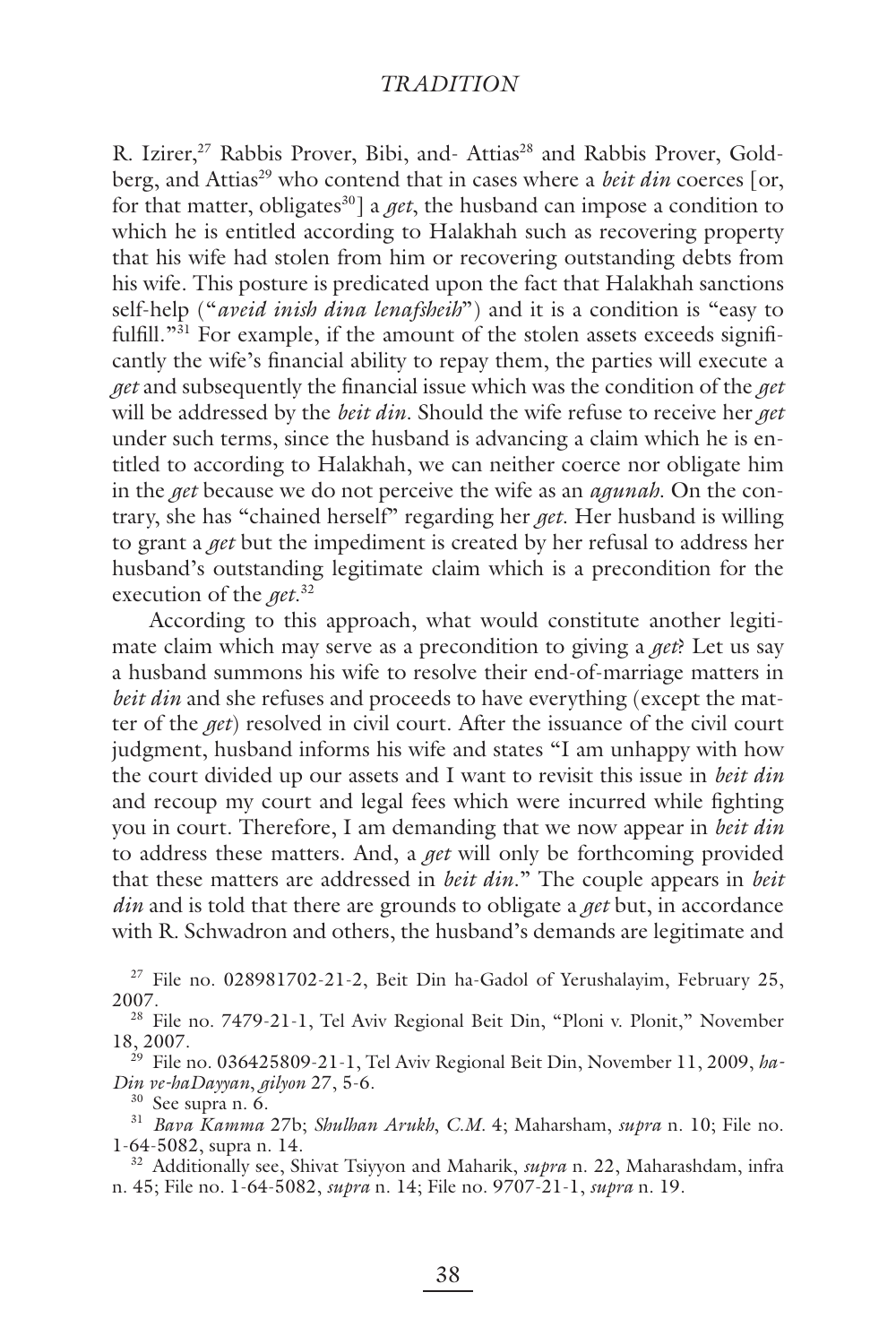therefore will insist that these matters be addressed by the *beit din* prior to the execution of the *get* process*.* There is a clear prohibition to litigate one's matters in a civil proceeding and a defendant who wanted to appear in *beit din* and was denied that opportunity may proceed to *beit din* to revisit matters resolved in court<sup>33</sup> and recoup his court and legal fees.<sup>34</sup> A husband therefore is entitled to revisit these matters in a *beit din*. As such, in pursuance to this view, such preconditions are permissible and must be addressed prior to granting a *get*. 35

On the other hand, if the husband did not summon his wife to *beit din* and thus willingly appeared and resolved their matters in civil court, then should the *beit din* direct him to give a *get*, the husband cannot propose any such preconditions because Halakhah does not recognize that he is entitled to revisit in a *beit din* any issues that were litigated and resolved in a civil court due to his acquiescence to appear in civil court. Consequently, he cannot recoup any court and legal fees. As various *dayy*anim have noted,<sup>36</sup> under all circumstances, Halakhah does not sanction a husband's "forum shopping" and looks askance at the employment of such tactics for the purpose of either impeding the *get* process or facilitating the brokering of a more favorable divorce settlement. As such, in pursuance of a *beit din's* divorce action to obligate a *get*, he is duty-bound to participate in the divorce process without foisting any such preconditions upon his wife.

Our aforementioned conclusions regarding a wife who summons her husband to court despite the husband's protestation to resolve matters in *beit din*, and of a couple who both agree to have their issues handled in court rather than *beit din*, assume that we are dealing with Torah-observant Jews. However, should we be dealing with a secular Jewish couple where the wife for decades has resolved her monetary matters in civil court and her husband voluntarily appears in this judicial forum to resolve their end-of-marriage issues, one cannot countenance to a husband's request to discontinue their litigation in court and proceed to *beit din* and demand such an action as a precondition to granting a divorce.<sup>37</sup> In this instance, acceding to the husband's request,

33 This scenario is presented assuming the plaintiff agrees to proceed to *beit din*.

<sup>34</sup> *Tur C.M.* 26:7 in name of Rosh 18:5; *Teshuvot ha-Radvaz* 1:172; *Teshuvot ha-Mabit* 3:12; *Teshuvot Divrei Hayyim* 2, *C.M*. 1; *Teshuvot Teshurat Shai*, *Mahadurah Tinyana*, 162.

<sup>35</sup> *PDR*, supra n. 24, at 182.

36 Dichovsky, *supra* n. 5, at 158-159; File no. 9707-21-1, *supra* n. 19; File no. 833000-5, *supra* n. 19.

37 File no. 1-64-5082 (R. Sherman's opinion), *supra* n. 14.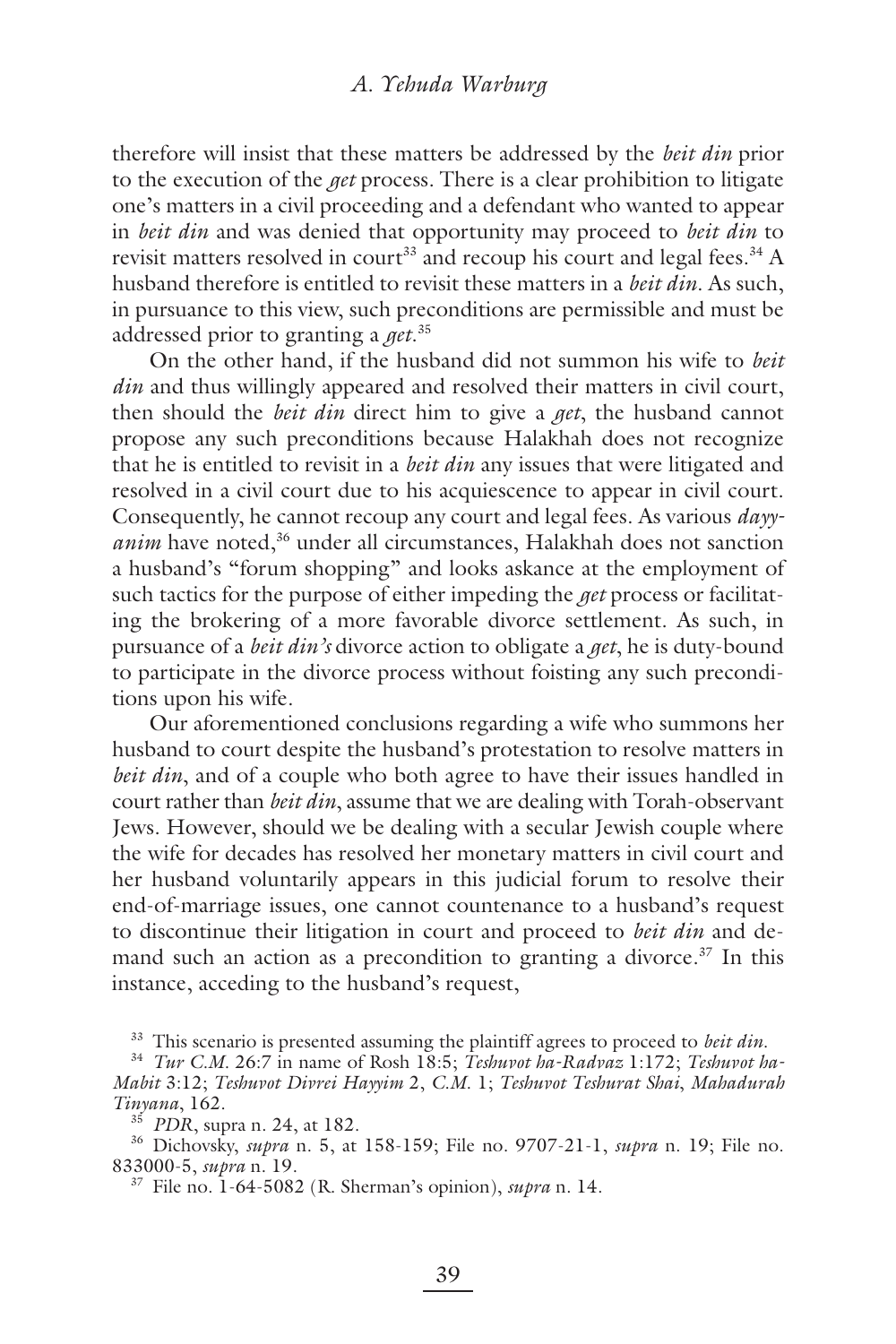is in some ways a desecration of God's name. Many of those who demand adjudication by Torah law do not really seek [to comply with] Torah law, but rather material benefits. They use the Torah for personal gain... to advance an obvious interest. This is true of our case too, when the husband cynically embraces Torah law to force his wife to obtain a divorce in a manner that accords with his interests, even when he is obligated to grant the divorce.<sup>38</sup>

Finally, there is another position albeit a *shitat yahid*, a minority opinion, which, as we will show, has garnished significant support in recent years among many *dayyanim* who served and/or continue to serve on panels within the network of Israel's Chief Rabbinate.<sup>39</sup> The background for this view emerges from a story which unfolds in sixteenth century Salonika of the Ottoman Empire where a Jewish girl was betrothed to a Jewish male peer who passed away unexpectedly. Since the couple never formally consummated the marriage, there were no children. Therefore, the boy's brother, an older man with a wife and children, became obligated either to marry this girl due to the mitsva of *yibbum* or release her by means of *halitsa* and thereby free her to marry another man.

The surviving brother-in-law was aware that this young woman had a Jewish uncle who desired to marry her despite the girl's preference to marry a younger man. Additionally, the wife's uncle was a relative of the *yavam*, the surviving brother-in-law. Worried that the uncle's wife (his relative) would divorce his aunt, the brother-in-law was hesitant to perform the *halitsa* and thereby facilitate the girl's ability to marry his uncle. Seeking to protect the uncle's wife from a potential divorce, he was willing to perform the ceremony of *halitsa* only on the condition that the uncle would refrain from marrying the young girl after the *halitsa* rite, i.e. *halitsa al tenai*.

Addressing the factual context of the case, R. Samuel de Medina (known by the acronym: Maharashdam) writes, $40$ 

…the levir is a decent man, and his sole intention is that his brother's widow not marry her uncle… and the intention of her uncle is to divorce his wife, who is the levir's aunt, and marry the young woman.

<sup>38</sup> Dichovsky, 2006, supra n. 5 at 158-159. The translation of the excerpt from this essay is culled from Radzyner, *supra* n. 5, at 123.

<sup>39</sup> Given that the only accessible reasoned *piskei din* concerning a husband's setting up a condition prior to giving a *get* are those handed down within this network, we were unable to ascertain how other panels – whether they serve in the Diaspora or elsewhere – treat our issues.

40 Translation of the *teshuva* is culled from Radzyner, *supra* n. 5, at 126.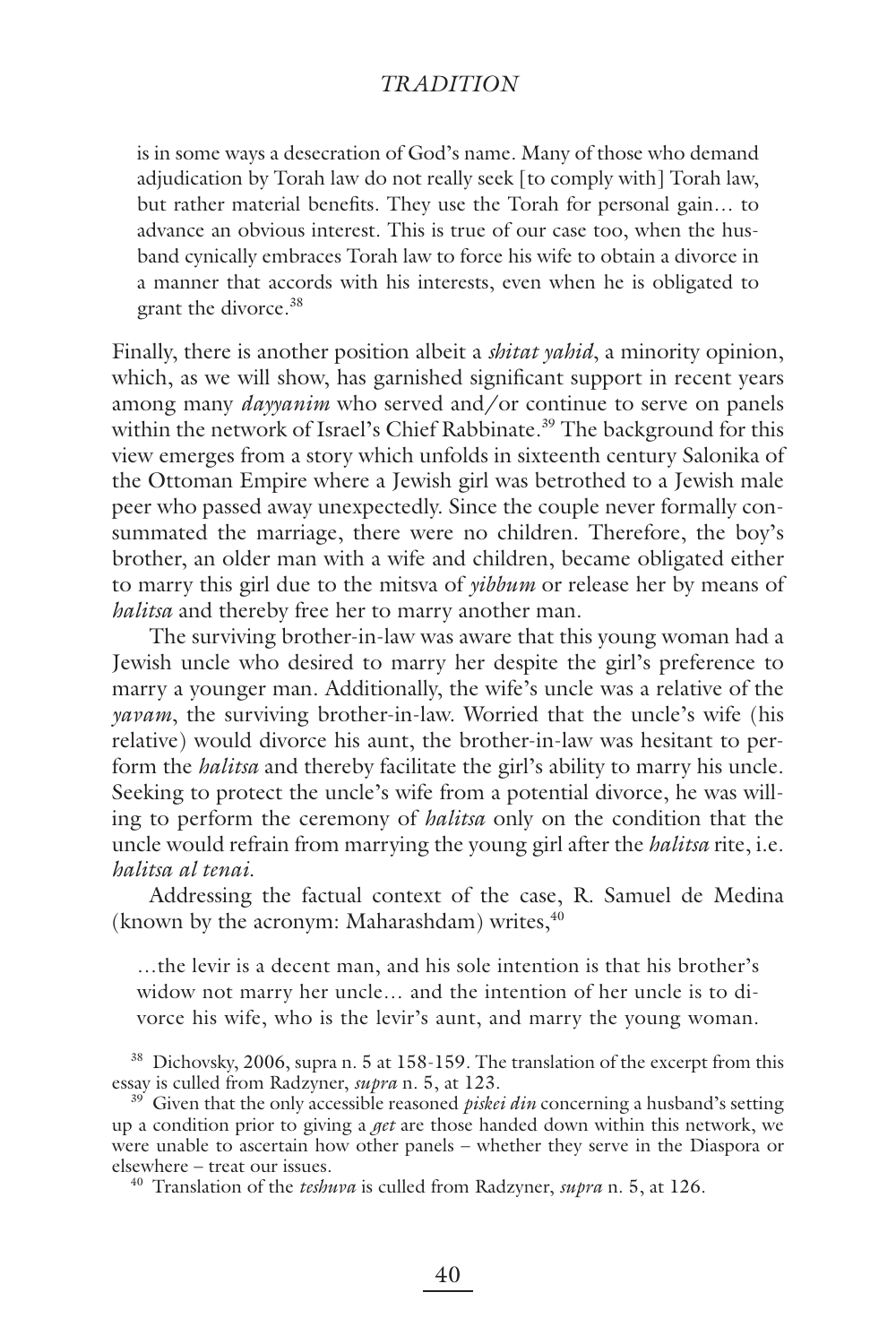### *A. Yehuda Warburg*

To this I say, because this matter depends on this, that it is proper for her (the widow) to make herself unavailable to this man by every stringent means possible, and the same goes for the husband of his aunt, so as to bring the matter to a satisfactory conclusion, that is not contested or doubted, and inspires confidence so that the levir can grant the levirite release, and we will not need to resort to any sort of compulsion.

Dealing with a family situation of extreme sensitivity*,* Maharashdam empathized with the *yavam*'s attempt to protect the welfare of his relative, the uncle's wife, as well as the young girl's best interests. As such, implicitly subscribing to the view that a *yavam*'s precondition to *halitsa* is permissible and rejecting the Shulhan Arukh's ruling,<sup>41</sup> he refrained from compelling a *halitsa* out of fear and trepidation of the dire consequences resulting in the invoking of such a position.

What was the basis for his ruling? In his introductory remarks to the aforementioned *teshuva*, Maharashdam notes,<sup>42</sup>

After I wrote and signed my name to the written and signed ruling above, I constantly whether I would find support for what I had written, namely, that given that the levir wants to grant the levirate release, but with the intention that his brother's widow who is subject to levirate marriage… [to him] not [if released] marry her uncle, who is married to his aunt, if so, it is impossible to compel him grant the levirate release under any circumstances…

But until now I have not found a source for this, and in searching the laws of [stipulating] conditions… I found written in… *Hazeh ha-Tenufa* that even in the case of one who grants a bill of divorce to his wife with the intent… that she not go to her father's home, the divorce is effective and the condition stands. Yet no one should allow the granting of a divorce on such a condition, for there is no doubt that this condition cannot be fulfilled, as it is impossible that she should not go to her father's home… If the husband granting the divorce is one of those who was compelled [by the court] to do so, and does not want to grant the divorce except on this condition, we do not listen to him, and he is compelled to grant the divorce without this condition.

<sup>41</sup> R. Gatinieu, a Salonikan decisor in the nineteenth century followed in Maharashdam's footsteps. See *Teshuvot Tsel ha-Kessef E.H.* 13. Cf. *Shulhan Arukh*, *E.H.* 169:50.

<sup>42</sup> Translation of the *teshuva* is culled from Radzyner, *supra* n. 5, at 112,125.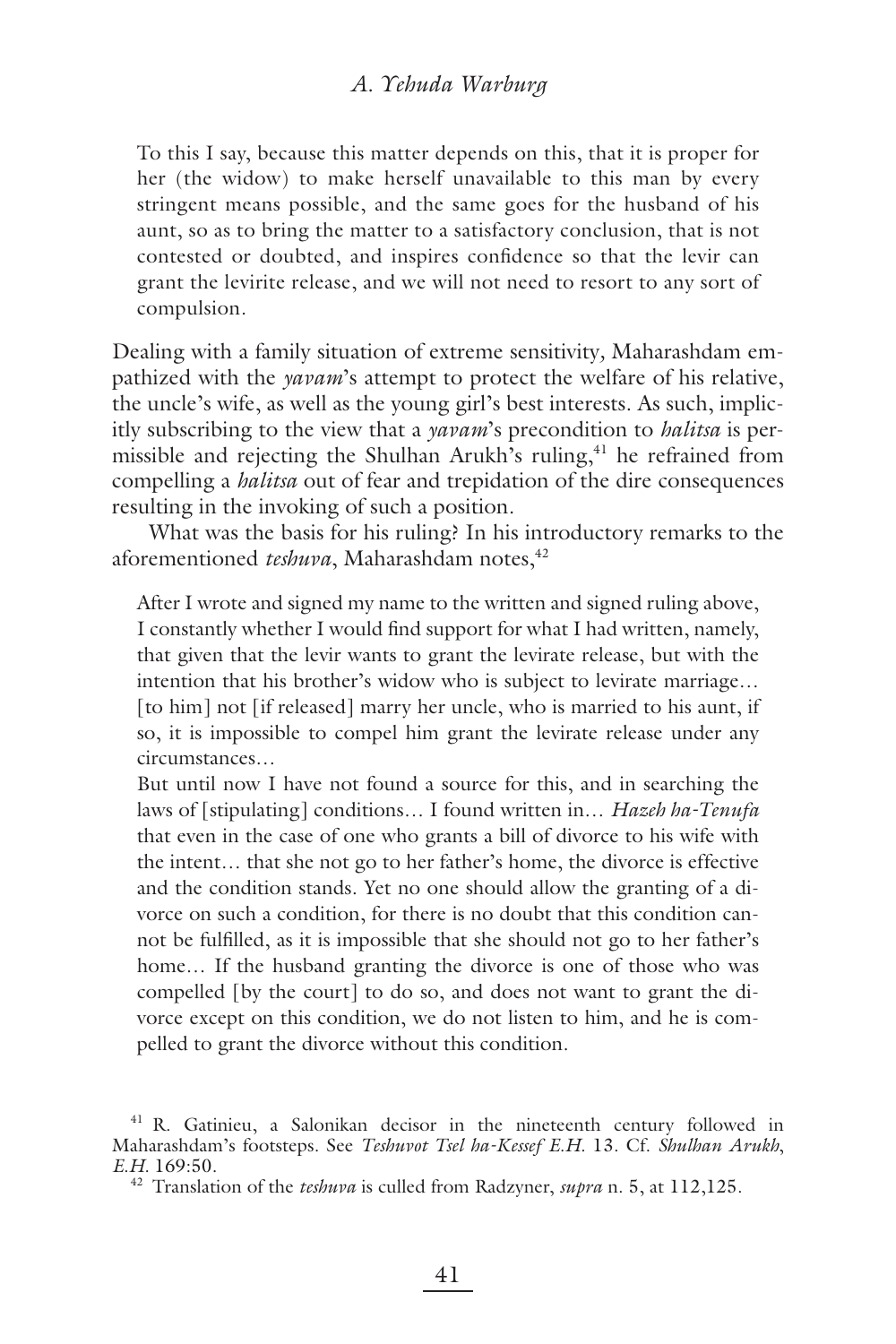Invoking Talmudic legal reasoning of "*medameh milta le-milta*" (lit. comparing one matter with another), $43$  Maharashdam finds a fruitful source of comparison in *Hazeh ha-Tenufa*'s ruling regarding divorce. On the basis of *Hazeh ha-Tenufa*'s opinion, invoking a *masorah* attributed to Rosh dealing with halakhot of divorce,<sup>44</sup> Maharashdam's reply was that, just as attaching conditions to a *get* is permissible regarding a divorcing couple, similarly the halakhot of a *yibbum* (levirate marriage) allow for the imposition of conditions.45 Therefore, one cannot obligate the brother-in-law to undergo *halitsa*. Moreover adds Maharashdam, the condition must be "easy to fulfill." Clearly, he argues, it is easy for the uncle to refrain from marrying his niece. On the other hand, in divorce situations a condition which is "almost impossible to fulfill," such as mandating that a divorcing wife should refrain from returning to her father's home or to move away from her family, Maharashdam and numerous *posekim* would argue that a husband cannot mandate such a condition prior to giving a *get*. 46 Therefore, in cases where we are dealing with a condition which can be easily executed, should a wife refuse to comply, she is responsible for impeding the execution of her own divorce.<sup>47</sup>

Though to the best of my knowledge, we find only a few *posekim* who possibly subscribe to Maharashdam's position nonetheless, as noted by others by dint of his authoritative status<sup>48</sup> and due to the concern for *hezkat issur* (presumptive prohibition) of the stringency of an *eshet ish* (a married woman),<sup>49</sup> where the condition is "easy to fulfill" Maharashdam's posture became the basis in recent years in some Israeli *battei din* for validating a husband's right to impose various conditions upon his wife prior to granting a *get*. In accordance with Maharashdam's position, the justification in allowing a husband to set a condition(s) which is easy to fulfill prior to executing a *get* stems from the fact that Halakha did not mandate coercion because she is not an *agunah* rather than due to a husband's entitlement to delay the *get* process.<sup>50</sup>

<sup>43</sup> For a brief discussion of the role of analogical reasoning in the halakhic decision making process, see *Rabbinic Authority: The Vision and the Reality*, supra n. 3, at 53-57.

44 See *Teshuvot ha-Rosh* 43:3; Lavi, *supra* n. 5, at 648, 655-656.

<sup>45</sup> *Teshuvot Maharashdam*, *E.H.* 41.

<sup>46</sup> *Mishnah le-Melekh*, *supra* n. 16; *Keneset ha-Gedola*, *Tur E.H.* 154, *Hagahot ha-Tur* 1; *Teshuvot Ein Yitshak*, *E.H.* 2:40 (17).

<sup>48</sup> His opinion was cited by *Knesset ha-Gedola*, *supra* n. 46; *Ba'er Heitev*, *E.H.* 154:1; Landesman, *supra* n. 5, at 146; *Kefi yyah be-Get*, *supra* n. 5, at 70-71.

<sup>49</sup> *PDR* 5: 66, 79-80 (R. Elyashiv)= *Kovets Teshuvot* 1:181; *Dayyanim* Prover, Goldberg, and Bibi, *supra* n. 5, at 157.

50 Landesman, *supra* n. 5, at 146; *PDR* 66, 79-80.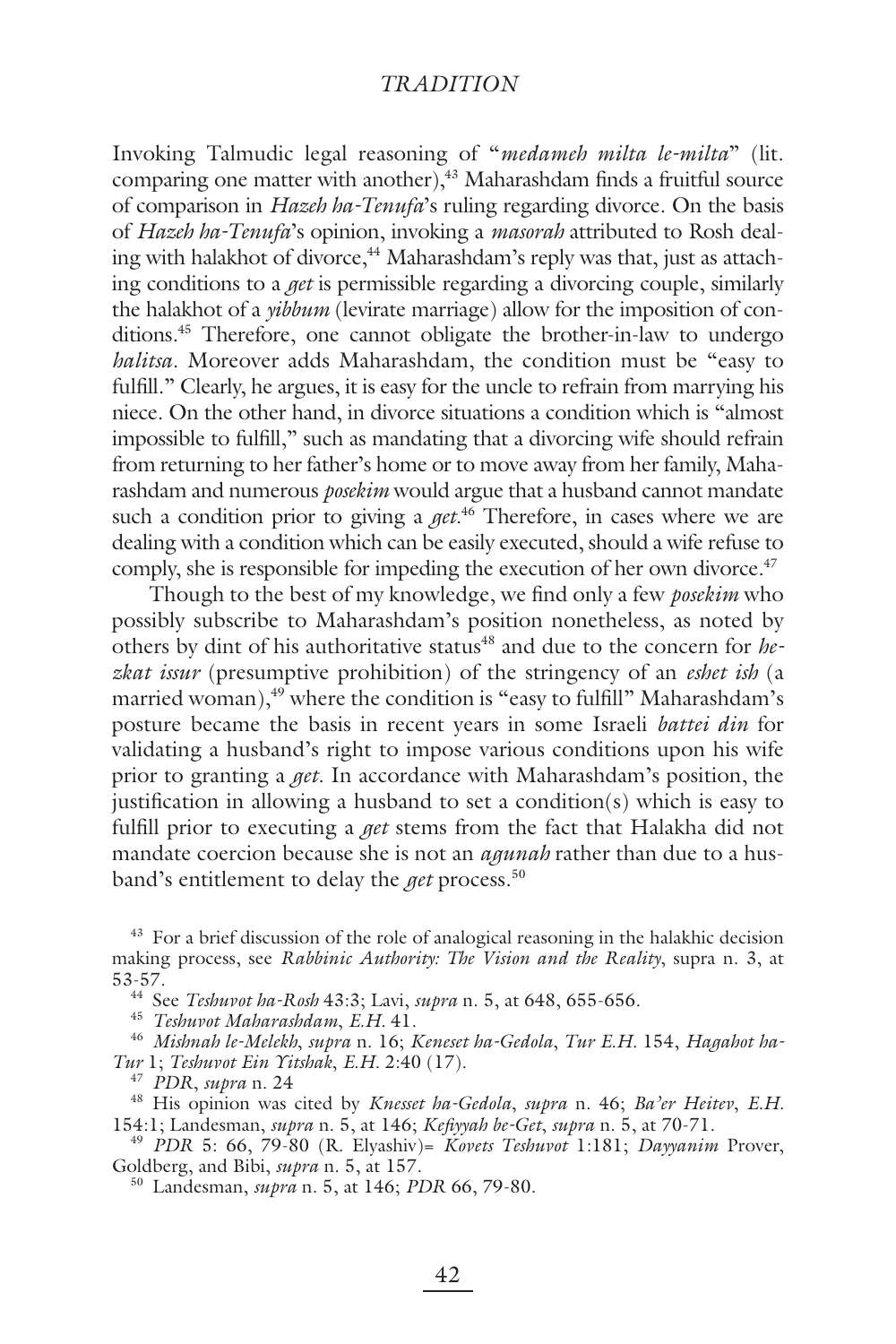There have been varying interpretations of the scope of Maharashdam's view in general and the type of condition that would be permissible in particular. One approach is that a *beit din* will recognize any condition which is legitimate in the eyes of Halakhah provided that the condition is easy to fulfill, such as recovering property that his wife had stolen from him or recovering outstanding debts from his wife.<sup>51</sup> On the other hand, a condition which is not easily fulfilled by a wife is for example a husband mandating that his spouse dress properly and/or consume certain foods.<sup>52</sup> Consequently, such a precondition will not be recognized. Similarly, according to the majority of *battei din* under the Chief Rabbinate any condition which will emotionally or financially affect the wife is illegitimate.<sup>53</sup> Hence, extortion as a precondition for granting a divorce is prohibited.<sup>54</sup> Whereas the intermediate position only required that the demand be halakhically legitimate, Maharashdam requires that the condition be "easy to fulfill" as well as halakhically valid.

Alternatively, Maharashdam's view was understood to encompass all conditions that a husband may fancy, even those which are at variance with Halakhah. It has been contended that *dayyanim* extrapolated such an interpretation from reviewing an excerpt of his opinion found in *Ba'er Heitev*, a digest found in current editions of *Shulhan Arukh* on *Even ha-Ezer* which is authored by R. Judah Ashkenazi, eighteenth century Lithuanian authority. He writes,<sup>55</sup>

And when do you coerce [a *get*]: when he refuses to divorce. However, if he wants to divorce on condition [assuming the precondition is complied with], we do not coerce.

Based upon this citation, one would conclude that any condition, regardless

51 Maharsham's, *supra* n.10 understanding of Maharashdam's posture; File no. 1-64-5082, *supra* n. 14 (R. Sherman's opinion); File no. 322-25-1, *supra* n. 19; File no. 7479-21-1, *supra* n. 28; File no. 036425809-21-1, *supra* n. 29.

52 File no. 0027-21-1, Beit Din ha-Gadol of Yerushalayim, August 29, 2004 (R. Izirer's opinion). Cf. File no. 0027-21-1, Beit Din ha-Gadol of Yerushalayim, February 1, 2005, *ha-Din ve-haDayan, gilyon* 9, 6-7 where R. Izirer modified his posture.

53 File no. 1-64-5082 (R. Sherman's opinion); (R. Amos's opinion) *supra* n.14.

54 File no. 860977-1 (R. Amos's opinion) *supra* n.20.For the grounds for invalidating an exploitative agreement regarding a *get*, see *Yevamot* 106a; *Bava Kamma* 116a-b; *Teshuvot Maharshal* 24-25. Cf. File no. 1-059024273-21, Supreme *Beit Din*, 21 Kislev 5761 (unpublished opinion of *Dayyanim* Nadav and Bar Shalom).

<sup>55</sup> *Ba'er Heitev*, *E.H.* 154:1. Bracketed expansions supplied by the author.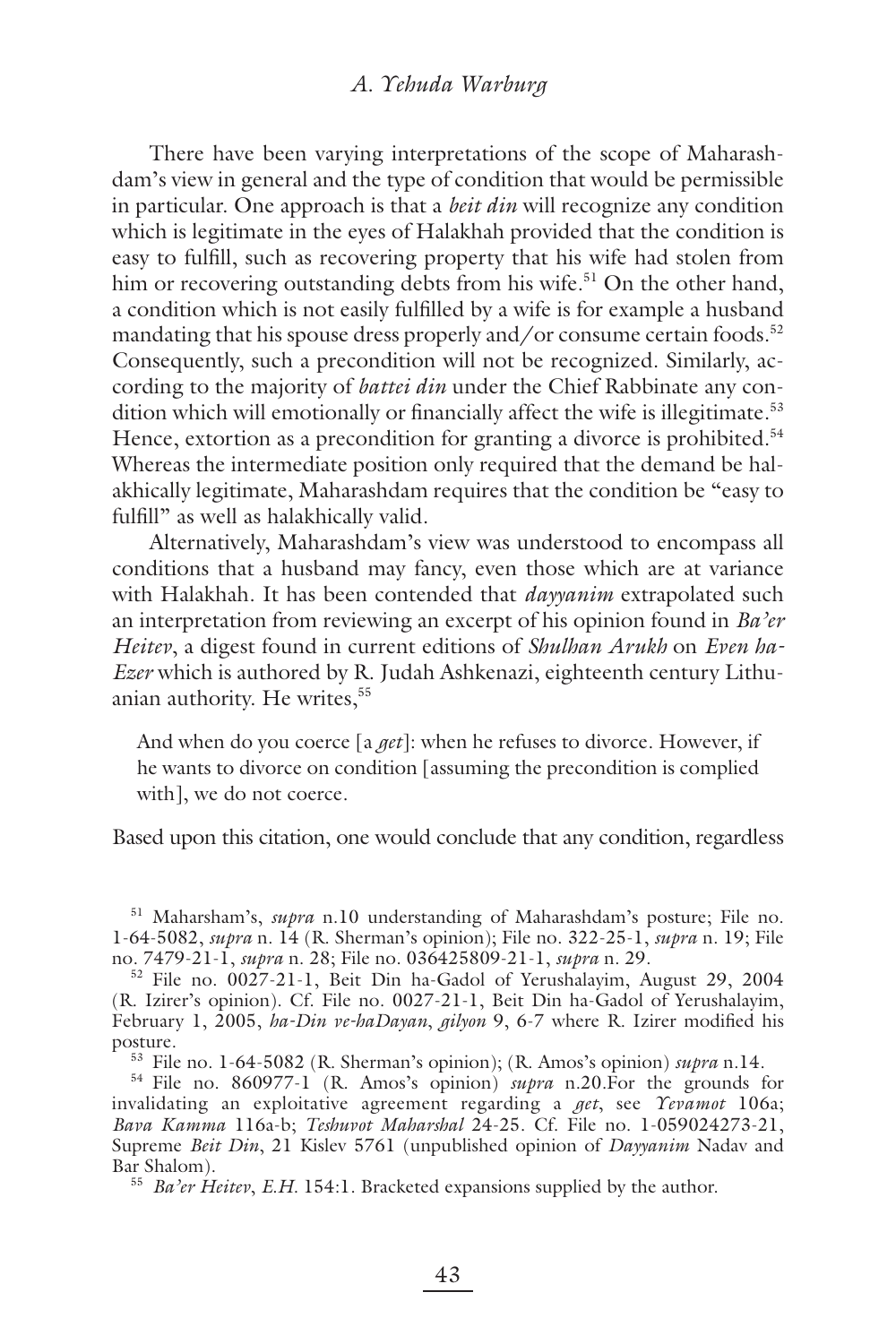of its halakhic legitimacy, ought to be permissible.<sup>56</sup> In bold contrast to the interpretation offered by R. Elchanan Spektor,<sup>57</sup> expositions dating back to the late 1990's of the late R. Elyashiv z"l, a *gedol ha-dor* for Ashkenazic Jewry, R. Landesman, R. Tzvi Gartner, and R. Joseph Goldberg, both leading experts in the realm of *get* coercion, have understood Maharashdam in accordance with *Ba'er Heitev*'s understanding.<sup>58</sup> In fact, some *battei din* analyze Maharashdam's position by citing *Be'er Heitev* rather than the text of his actual responsum.<sup>59</sup>

Subsequently, numerous *dayyanim* followed in their footsteps and concluded that the type of condition which a husband may demand prior to granting a divorce must be "easy to fulfill." Obviously, it will be left to the *beit din's* discretion to determine which conditions are easy for the wife to comply with and which are impossible to fulfill.<sup>60</sup> Obviously, R. Elyashiv was of the opinion that a husband's "excessive demands"61 in a particular case were to be viewed as "easy to fulfill" and therefore a legitimate precondition to a husband's giving a divorce. On the other hand, R. Lavi rejected a husband's demand to reduce a father's child support as a precondition to granting a divorce which would be impossible to fulfill.<sup>62</sup> Yet, in another case, Rabbis Abergil and Hershrik recognized such a condition as legitimate.<sup>63</sup> In short, addressing the gray area, a condition which may fall in between a condition which is easily fulfilled and a demand which would be impossible to fulfill, is subject to the *beit din*'s discretion how to label the condition.

Furthermore, a review of some of these decisions indicates that *dayyanim* implicitly felt that a husband's demand to revisit parenting arrangements [custody and/or visitation] or child support orders mandated by a civil court were "easy to fulfill" conditions.<sup>64</sup> Two panels took the unusual position that an abusive husband could impose a condition that his

56 Bass, *supra* n. 5, at 153. 57 *Teshuvot Ein Yitshak*, *E.H.* 2:40 (17).

<sup>58</sup> *Kefiyyah be-Get, supra* n. 5, at introduction, 78; Landesman, supra n. 5 at 146; *Dayyanim* Provar, Goldberg, and Bibi, *supra* n. 5, at 156. 59 File no.0027-21-1, *supra* n. 6.

60 For criteria, see File no. 0027-21-1, *supra* n. 6, at 4; File no. 1-64-5082 (R. Sherman's opinion), *supra* n. 14.

<sup>61</sup> *Kefi yyah be-Get*, *supra* n. 5, introduction (= *Kovets Teshuvot* 1:181).

62 File no. 043387083-21-1, *supra* n. 19.

63 File no. 040135832-21-1, *supra* n. 19.

64 File no. 0027-21-1, *supra* n. 6, at 4; File no. 4273-21-1, *Beit Din ha-Gadol* of Yerushalayim, December 18,2000 cited by Bass, *supra* n. 5 , at 155 and Radzyner, *supra* n. 5 , at 117, n. 38; File no. 029612306-68-1, Yerushalayim Regional Beit Din, February 13, 2007, *ha-Din ve-haDayan*, *gilyon* 19, 4-5.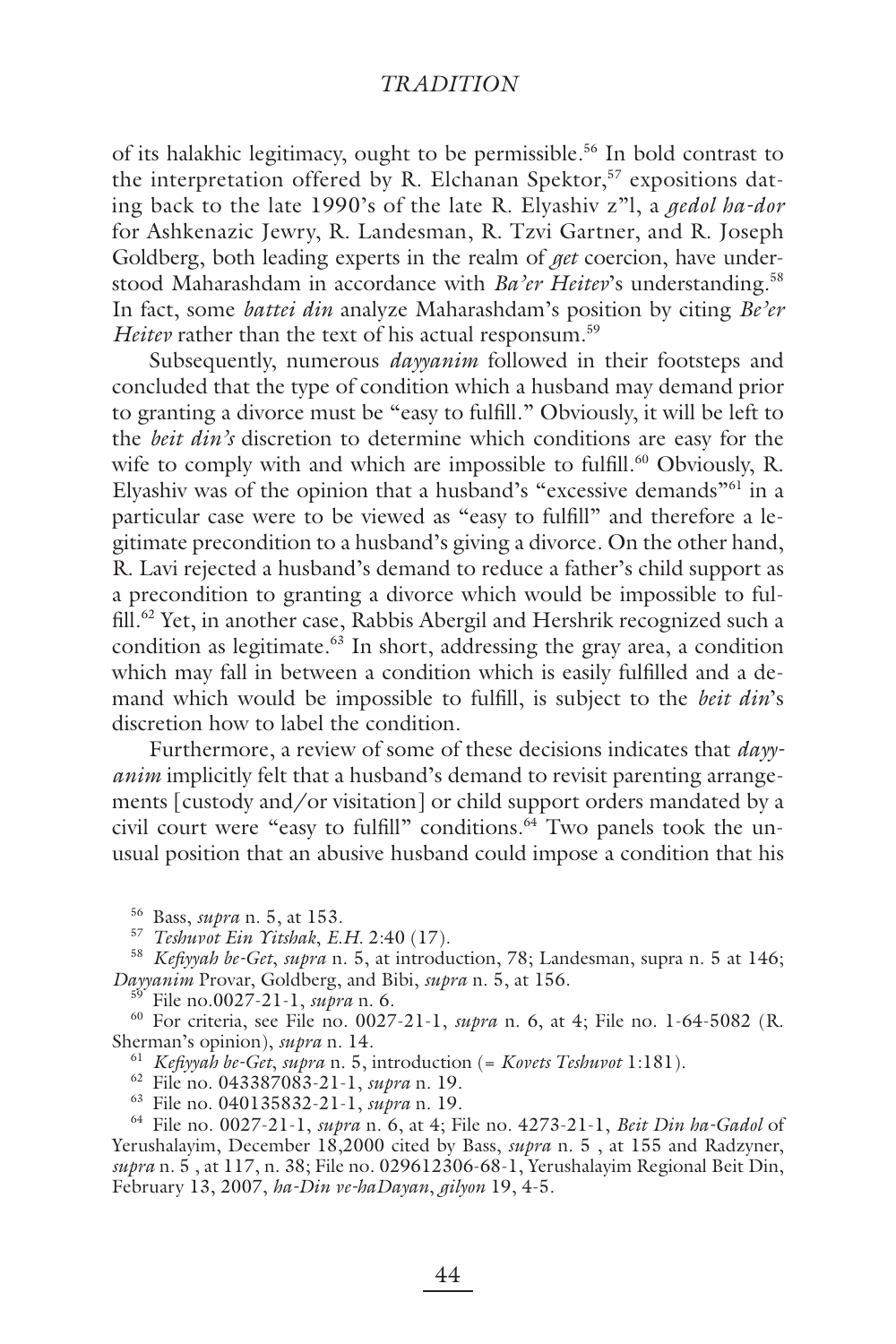children receive a Torah education prior to a *beit din* compelling a divorce.<sup>65</sup> On the other hand, Rabbis Landesman and Dichovsky as well as some other *dayyanim* take the position that Maharashdam's ruling was limited to conditions relating directly to the divorcing couples. However, preconditions relating to child support and parenting arrangements that entail a third party's best interests may not serve as a reason to delay a *seder ha-get*. In fact, a parent advancing a claim on behalf of his/her child in *beit din* is actually representing his child and hence must submit claims which promote the child's best interests. Even with the absence of *beit din* involvement, any agreement finalized between the divorcing parents regarding their children must promote the child's best interests. Should an agreement undermine these interests, the agreement is null and void.<sup>66</sup> As such, any conditions dealing with child support or parenting mandated by the husband prior to the granting of the *get* are invalid.<sup>67</sup>

Given that Maharashdam's distinction between a condition which is 'easy to fulfill' such as "she will not marry a particular person" and a condition that is 'impossible to fulfill' such as "that she will not go to her father's home" are all non-financial conditions, R. Lavi concludes that all financial conditions are invalid, regardless of their reasonability in terms of compliance.<sup>68</sup>

Finally and significantly, one must take cognizance of the factual context of Maharashdam's ruling,<sup>69</sup>

There is doubt that even those Sages in the Mishnah who said they compel… did not say that they compel him to grant a divorce unless he does not want to grant a divorce at all. But, if he wants to grant a divorce, but wants to impose some condition for granting the divorce, as to this, they certainly did not say that they compel him to grant a divorce unconditionally.

To state it differently, his ruling is limited to an instance of attaching a condition to a *get* where a husband sincerely intends to become

65 File 7178-25-2, Yerushalayim Regional Beit Din, August 31, 2004, *ha-Din ve-ha Dayan*, *gilyon* 8, 6-7; File no. 015692353-21-1, Yerushalayim Regional Beit Din, July 6, 2006, *ha-Din ve-haDayan*, *gilyon* 19, 5-6.

<sup>66</sup> *Teshuvot ha- Mabit* 2:62; *PDR* 2:300, 3:353,358, 7:3, 9.

 $^{67}$  Landesman, supra n. 5, at 151-152; Dichovsky, 2006, supra n.5, at 157; File no. 029612306-68-1, Beit Din ha-Gadol of Yerushalayim, July 17,2007, *ha-Din veha-Dayan*, *gilyon* 19, 4-5; File no. 02286244-21-1, Beit Din ha-Gadol of Yerushalayim, February 11, 2008, *ha-Din veha-Dayan*, *gilyon* 19, 6.

<sup>68</sup> *Ateret Devorah*, supra n. 5, at 649.

69 Radzyner, supra n. 5 at 112.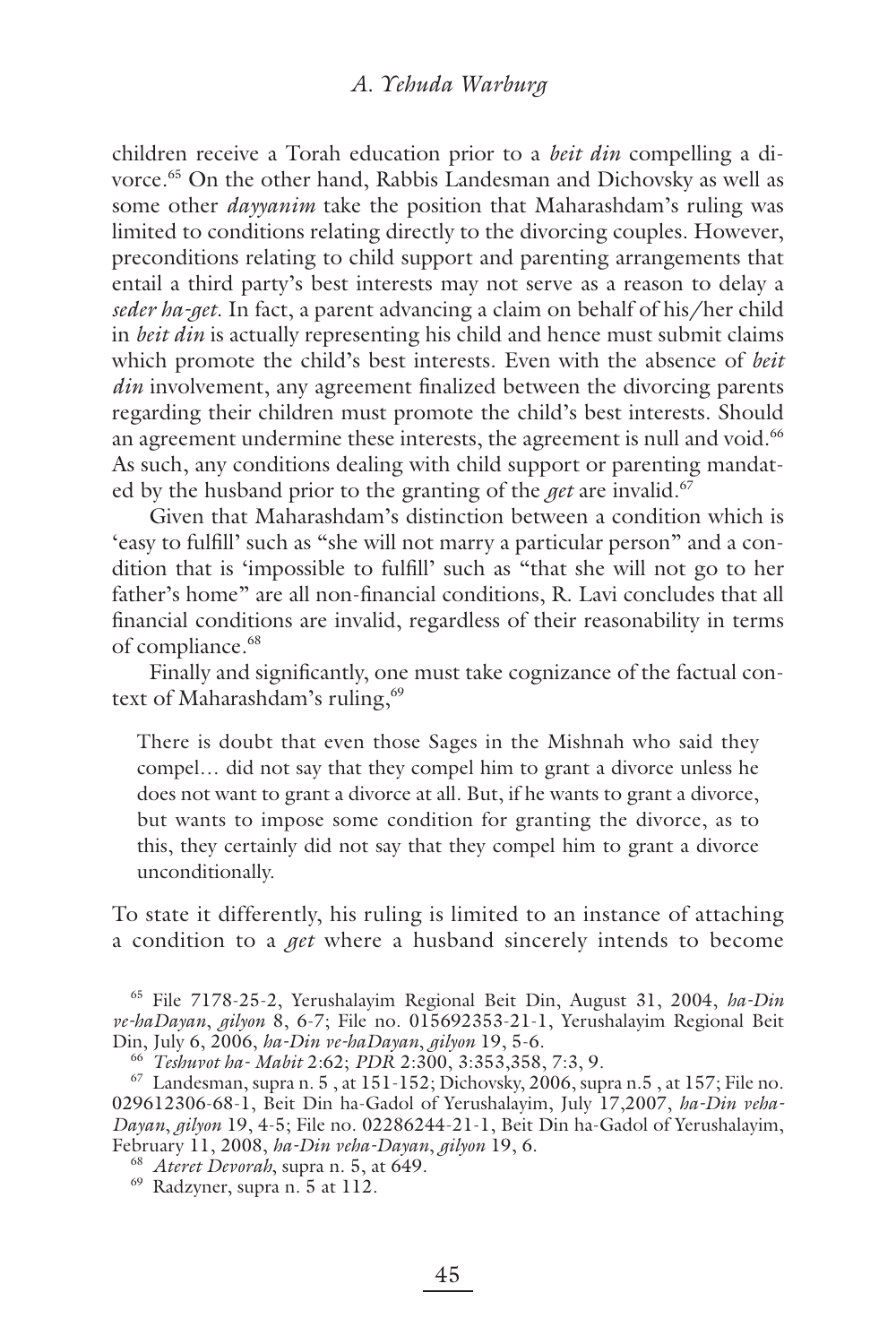divorced and demands a condition prior to undertaking the *get* process. However, in a situation where the husband has no interest in giving a *get*  and imposes a demand in order to simply stonewall the *get* process and leave his wife an *agunah* or negotiate a more favorable settlement, clearly his position does not contemplate validating the imposition of any condition, even one which is "easy to fulfill" under such circumstances.<sup>70</sup> And, in fact, R. Menashe Klein understood Maharashdam's ruling to be limited to a husband who sincerely intends to grant a *get*. 71 As *Dayyan* Yehuda Fris writes in trenchant terms, $72$ 

When a *beit din* hands down a divorce judgment which directs that the *get* ought to be coerced, and the husband appears and announces that he is prepared to give a *get* after his wife transfers monies to him, nullifies claims in civil court and the like. In such a case he is not requesting to impose "a condition regarding the *get*" (*tenai ba-get*); rather he is petitioning to impose a condition "to the *get*" (*tenai la-get*). In other words, there is no consent to divorce accompanied by a condition to granting a *get*, but rather the imposition of a condition to the actual execution of the divorce and implementation of the *beit din* decision. In practice, in this context there is no imposition of a condition, but a husband's opposition to implement a *beit din* judgment which obligates him to divorce…this request was never mentioned in Maharashdam's words…

Our scholars… established grounds for *get* coercion (see *Shulhan Arukh*, *E.H.* 154) and if a husband is permitted to establish conditions and delay the *get* process in these instances, "what have our scholars gained by setting their guidelines" (See Radvaz 1:157)

Or addressing those who interpret *Maharashdam*'s position as encompassing even conditions which are at variance with Halakhah, R. Landesman exclaims*,* 73

Is it logical to say that a husband controls such a matter to the extent that he can prevent the execution of a *beit din* decision by imposing any condition? Remember, concerning other claims between man and his neighbor that one can coerce a *beit din* judgment of "obligated to pay" and he refuses to implement the decision, should we say that one who is obligated

<sup>70</sup> R. D. Bigman, "Interpretation which is open to controversy," [in Hebrew], *Makor Rishon*, gilyon 720, 23 Iyar 5771.

<sup>71</sup> *Teshuvot Mishneh Halakhot* 17:82.

 $72$  Fris, supra n. 5 at 235.

<sup>73</sup> Landesman, *supra* n. 5, at 147. A similar reservation has been expressed by *Dayyanim* Prober, Goldberg, and Bibi, *supra* n. 5, at 157.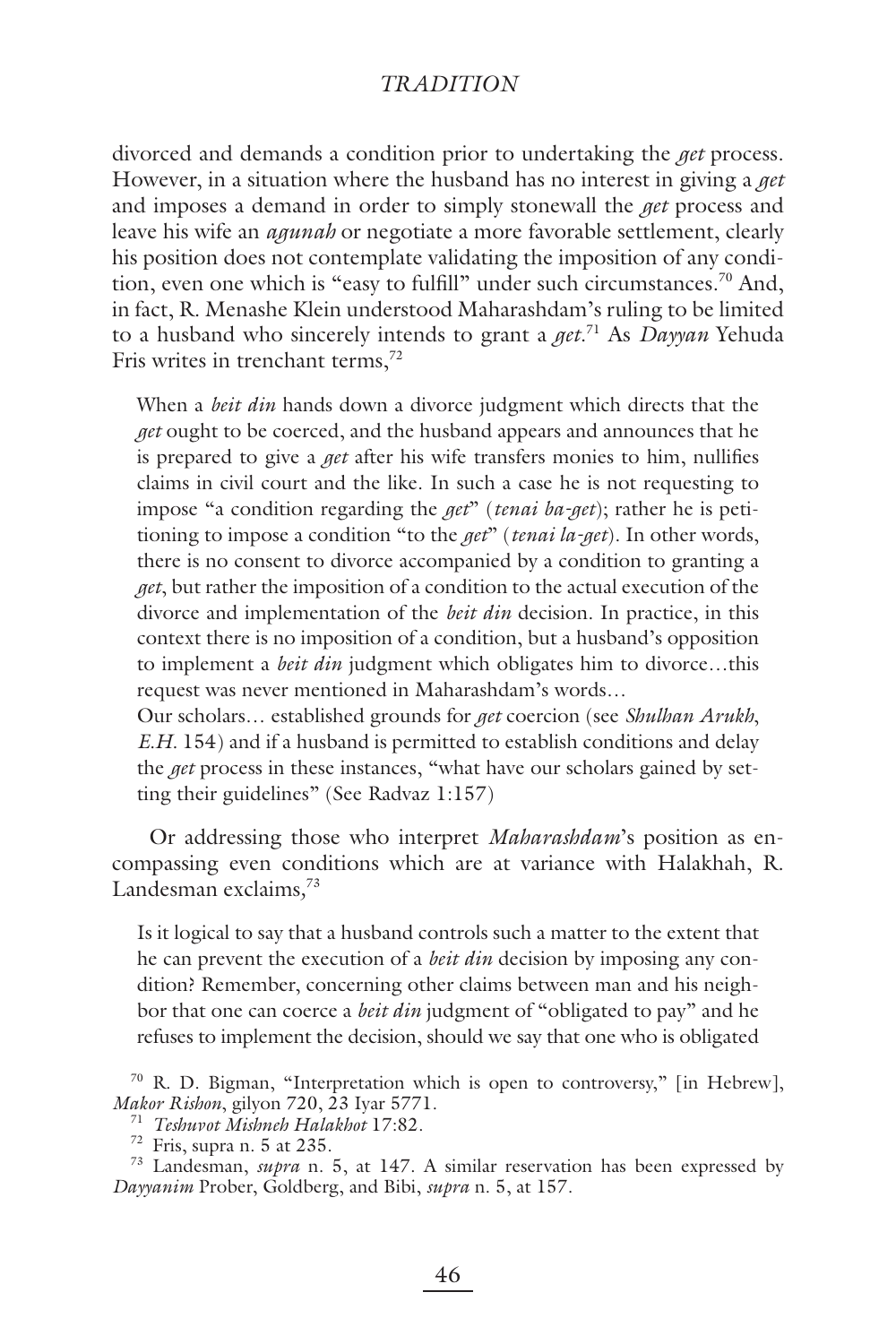to pay is empowered always to delay the implementation of a judgment by imposing any condition upon the opposing party? I wonder.

More recently*,* the Supreme Beit Din of Yerushalayim notes*,* 74

In a situation where the husband's claims are unjustified and he attempts to extort from his wife concessions which are unjustified, we need to reject his claim and obligate him in a *get*.

Furthermore, in R. Fris's estimation, stipulating a condition which is easy to fulfill only applies, according to Maharashdam, prior to a *beit din*'s ruling that one is obligated to give a *get*. However, once *beit din* renders such a judgment, there can be no delay in executing the *seder ha-get*. At best, for Maharashdam, the husband may insist on a condition for granting the *get*. However, given that today *gerushin al tenai* is not practiced, R. Fris concludes that his view is contemporaneously inapplicable.<sup>75</sup>

In sum, there are four differing interpretations of Maharashdam's position. Firstly, preconditions which are recognized by Halakha and which are easy to comply with are grounds for delaying the *get* process. Some decisors contend that even claims which are against Halakha will be permitted as preconditions as long as they are easy to fulfill. Furthermore, other authorities argue that the conditions must be non-financial in order to pass muster.

Finally, some *posekim* claim that one may invoke his position only with regard to instances where the husband sincerely intends to grant a *get*. However, in situations where the advancing of demands by the husband seeks to stonewall the *get* process and leave the wife an *agunah* or to serve as a negotiating tactic to gain a more favorable divorce settlement, such conditions will not be recognized.

Despite the fact that the factual context of Maharashdam's ruling dealt with a man who sincerely was willing to perform a *halitsa* (and by inference was applied by him to a husband who was willing to give a *get*), nonetheless, in recent years *dayyanim* have expanded his ruling to encompass situations where the husband attempted to stonewall the *get* process by demanding certain conditions be addressed. For example, partially relying upon Maharashdam's view, Rabbis Rabinowitz, Algrabli, and Eliezrov issued a judgment coercing the husband to give a *get* since "he neither wanted *shalom bayit*, matrimonial reconciliation, nor wanted

<sup>74</sup> File no. 880581/9, Supreme *Beit Din* of Yerushalayim, *Ploni v. Plonit*, July 23, 2014.

<sup>75</sup> Fris, *supra* n. 5, at 236-237.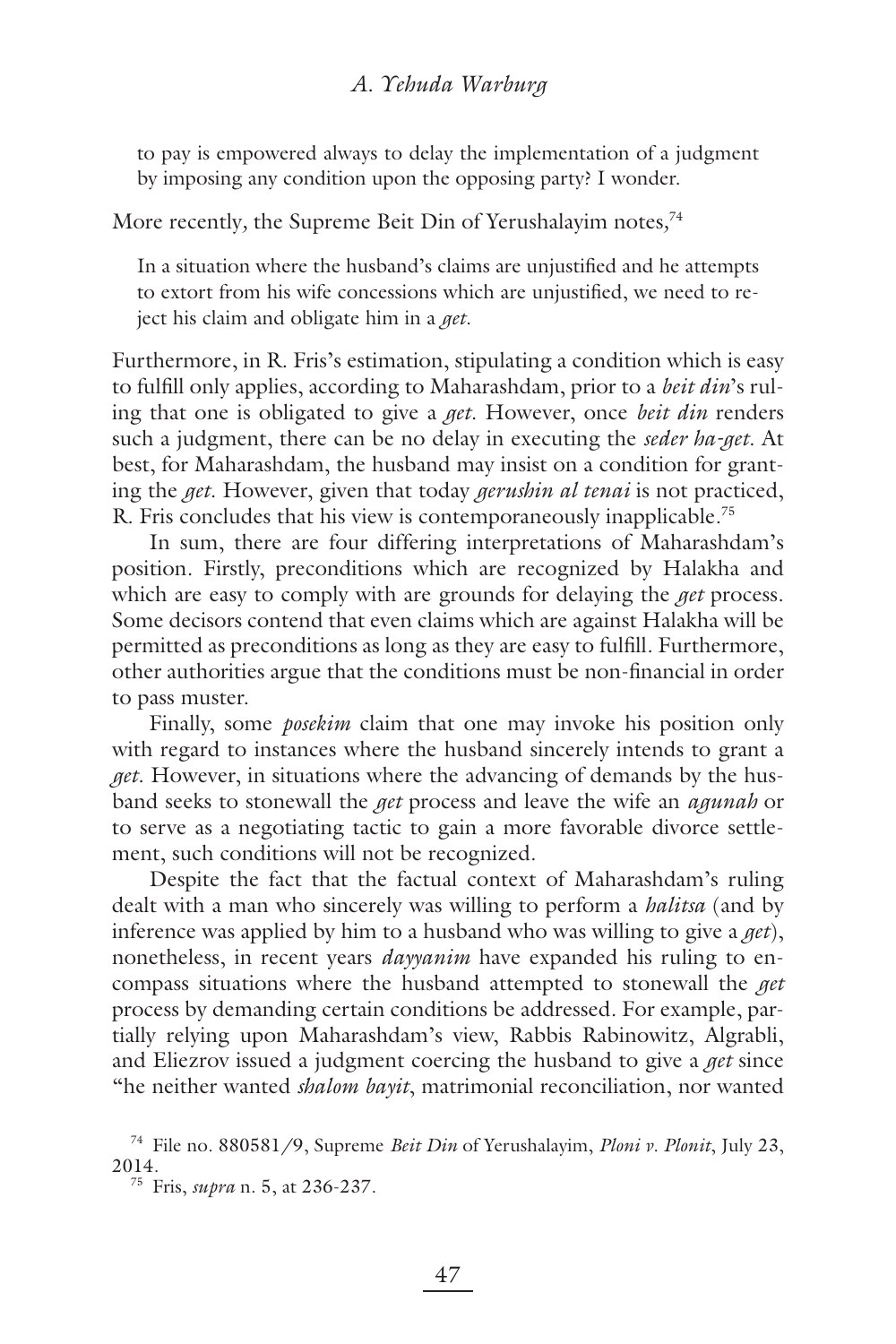to divorce his wife, only the imposition of conditions."76 In another instance, eight months after being obligated by a *beit din* to give his wife a *get*, a husband appears in *beit din* and states that he is ready to grant a divorce on the condition that she agrees that the authority to resolve matters of property and maintenance be transferred from civil court to the *beit din*. Here again, his approach is examined, this time by *Dayyanim* Prover, Y. Goldberg, and Bibi, who are dealing with a husband who has been delaying giving a *get*, apprehensive regarding whether the court will rule in favor of his claims and therefore now wants his issues adjudicated in *beit din*. 77

In another instance, an Israeli husband fled to Holland, remarried a non-Jewish woman, sired a child from the relationship, and abandoned his wife in Erets Yisrael; she has been an *agunah* for eight years. After a series of negotiations between the couple, the husband agreed to grant a divorce, assuming that that custody of his child will be transferred to him and that he would receive tens of thousands of dollars of maintenance that the wife collected from Israel's national insurance. Subsequently, determining that there were grounds to give a *get*, two Israeli Jews meted out physical coercion and a *get* was forthcoming from the husband.78 However given that the husband had demanded certain conditions prior to the issuance of the divorce and a *beit din* did not address if he could be coerced (much less physically coerced) without first complying with his demands, there existed a doubt regarding the validity of the divorce. Clearly, the circumstances of this case belie a husband who is a nonobservant Jew and for eight years recalcitrant regarding the *get*, who ostensibly changes his mind and is ready to give a *get* but attempts simultaneously to extort monies from his wife. At the end of the day third parties realize that a *get* will only be forthcoming if he is physically coerced. Yet, both Rabbis Bar-Shalom and Nadav, and later Rabbis Mordechai Eliyahu and Shalom Messas, who subsequently became involved in this case, factor into consideration Maharashdam's view which addresses a Torah-observant husband who genuinely wants to perform *halitsa* and a husband who is willing to give a *get* to his wife.79 In short, these cases are being resolved by invoking Maharashdam's position, despite the fact that the context of his decision is markedly different than the three aforementioned cases

<sup>76</sup> File no. 3222-25-1, *supra* n. 19.

<sup>77</sup> *PDR*, supra n. 24.

<sup>78</sup> See S. Messas, "A doubt regarding *get* coercion," [in Hebrew] *Tehumin* 23, 120-124, at 122 (2002).

<sup>79</sup> File no. 1-059024273-21 cited by Bass, *supra* n. 5, at 155.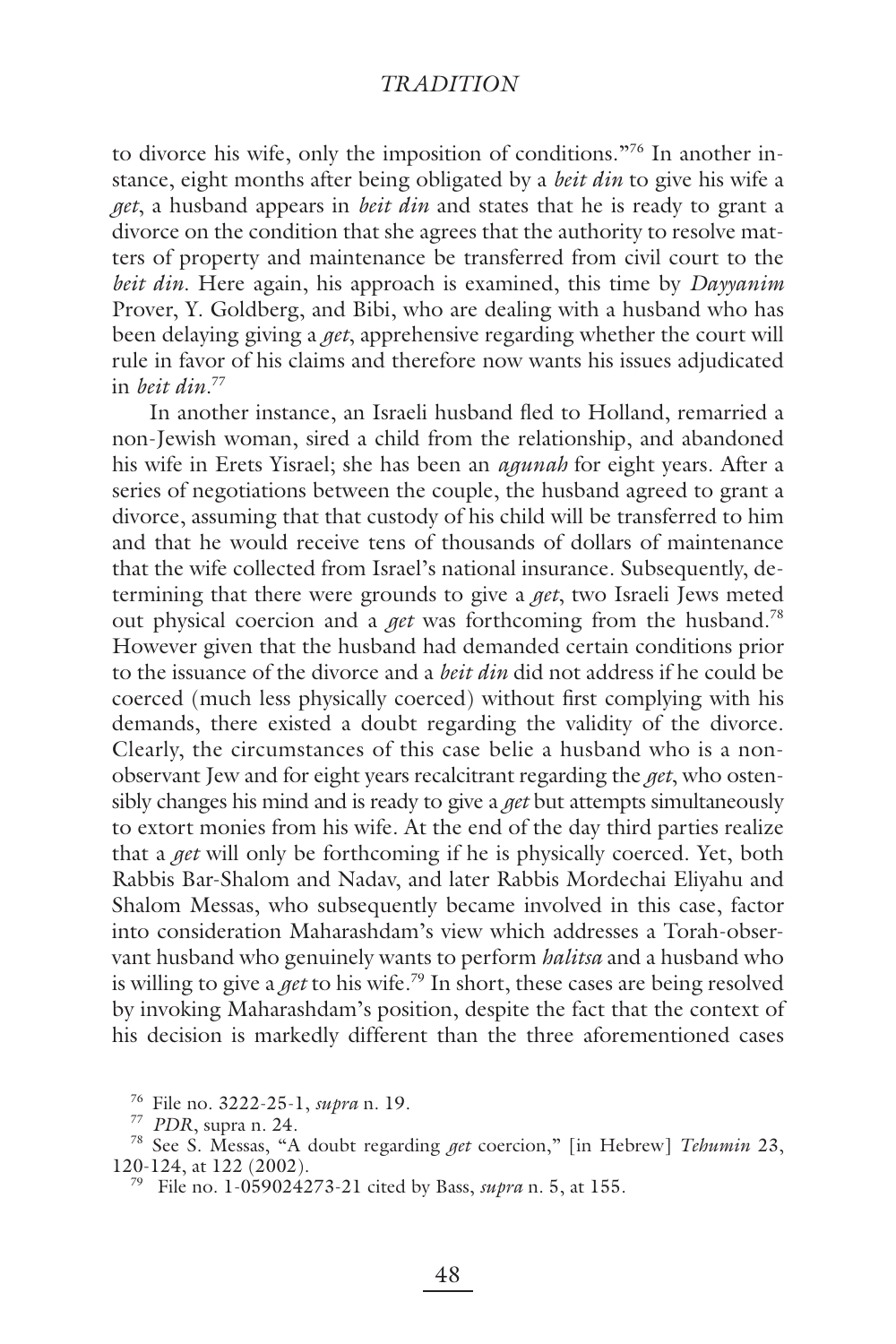which deal with halakhically non- observant husbands who are manipulative and engage in *get* recalcitrance.

Except for one decision, $80$  in the majority of cases which have been published, whether a panel chooses to subscribe to the majority opinion represented by Rashba and others and reject Maharashdam's posture or to accept his view, there is no inquiry into the husband's motivation at the time he decides to advance his demands.<sup>81</sup> Though many facts of the case are communicated in the decision which potentially may facilitate distilling the husband's motives in raising such preconditions, the *beit din* chooses to focus upon his posture in general and whether the conditions are "easy to fulfill" or not in particular. Here again, these panels are implicitly positing that Maharashdam's approach applies both to a recalcitrant husband as well as a sincere husband who desires to participate in the divorce process. The aforementioned *battei din*'s need to invoke his ruling in cases of a manipulative husband stems from 'the gravitational pull' to avoid the strictures of a *get me'usseh* with its accompanying consequences of contributing to the proliferation of *mamzerim*. In other words, it is incumbent upon a *dayyan* to exhaust every possibility to avoid the strictures of a coerced *get*. As such, if there is a possibility that the husband will divorce voluntarily, such as by demanding a certain precondition to the *seder ha-get*, we are proscribed from coercing him. As Maharashdam notes regarding the situation of the levirate marriage, "This is the straight and clear path, in my opinion, so as not to engage in compulsion."82

Similarly, he states concerning the matter of divorce, "There is no doubt that compelling him to grant an unconditional divorce contributes to the proliferation of *mamzerim*."83

Undoubtedly, the factor of *hezkat eshet ish* plays an important role which may lead to a *pesak* which is stringent in order to avoid potential *mamzerut*, 84 however this presumption which concerns Maharashdam

83 Radzyner, *supra* n. 5, at 113.For an identical understanding of his position, see *PDR* 5:66 *supra* n. 50, at 80 (R. Elyashiv's opinion).

84 Shakh, *Shulhan Arukh*, *H.M.* 242:4; *Mishkenot Ya'akov*, *E.H.* 38; *Teshuvot Avodat ha-Gershuni* 39. Cf. others who contend that in situations where the accepted *minhag* is to follow the teachings of *Shulhan Arukh* and *Rema*, though there may exist dissenting positions; one ought to comply with the former rulings. See Hazon Ish, *E.H.* 99:5.

<sup>80</sup> File no. 860977-1, *supra* n. 19. 81 *Dayyanim* Prover, Goldberg, and Bibi, *supra* n. 5; File no. 1-64-5082, *supra* n. 14. 82 Radzyner, *supra* n. 5, at 126.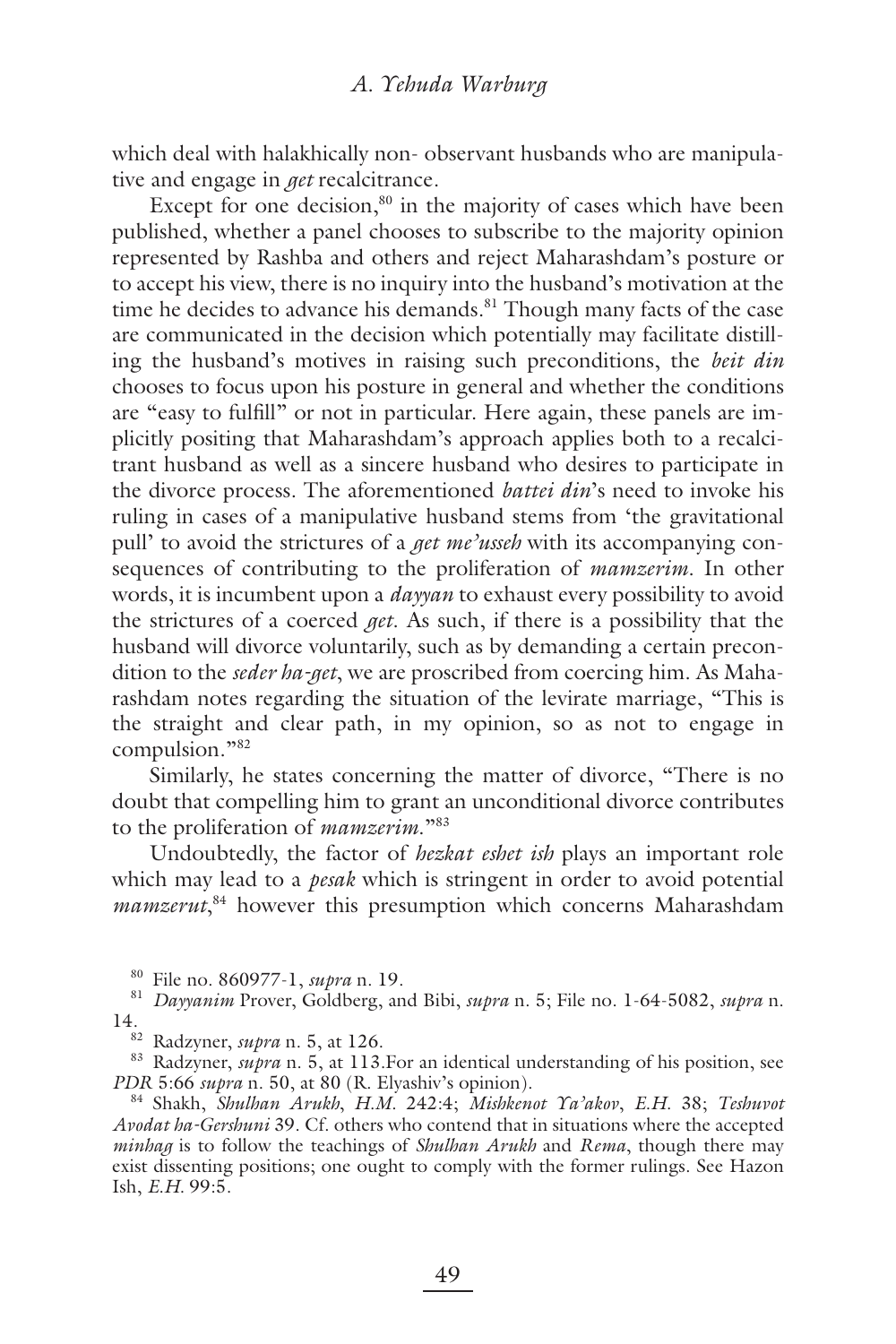ought to play no role in our scenario, where we are dealing with a crafty and manipulative husband who engages in *get* recalcitrance!

some *dayyanim* to arrive at such conclusion and issue a decision which permits a husband to impose preconditions to the *seder ha-get*. Nonetheless, as we have shown, there is no basis that a *beit din* invoke such a presumption in our situation. It lacks a basis because the emergence of the centrality of *hezkat eshet ish* by Maharashdam was propounded within the context of particular set of facts, facts which are readily distinguishable from the fact pattern of our scenario.

#### **FINAL AFTERTHOUGHTS: A HALAKHIC DESIDERATUM**

R. Lavi, av beit din of Netanya Regional Beit Din, writes the following,<sup>85</sup>

Here in our *beit din* we have authored in some of our decisions that according to Halakha we do not follow Maharashdam, given that many disagree with his view. Even according to this position, any condition which one cannot implement immediately, which is usually the case, which means delay in the divorce process in circumstances of separation and an obliging divorce judgment, is a condition which is not easily fulfilled.

In other words*,* implicitly following in Shakh's footsteps*,* <sup>86</sup> R. Lavi contends we should follow the majority opinion which proscribes a *beit din* from sanctioning a husband's right to advance a demand for insisting on the fulfillment of certain conditions prior to giving a *get*.<sup>87</sup>

Seemingly such a conclusion is open to challenge. Invoking *hilkheta ke-vatrai* (lit. the Halakhah is in accordance with the view of the later authority) Rema states, 88

In all cases where the views of earlier authorities are recorded and wellknown and the later authorities disagree with them… we follow the view of the later… However, if a responsum by a Gaon is found that had not been previously published, and there are other [later] decisions that disagree with it, we need not follow the view of the later authorities… as it

- 85 See letter cited by Shochetman, *supra* n. 5. 86 Shakh, *Shulhan Arukh*, *Y.D.* 242 (end), *Hanhagat Hora'at Issur ve-Heter*.
- 87 See text *supra* accompanying notes 8-20.

88 Rema, *Shulhan Arukh*, *C.M.* 25:2. Translation culled from Menachem Elon, *Jewish Law*: History, Sources, Principles, vol. 1, (Philadelphia and Jerusalem: The Jewish Publication Society, 1994),1-473, at 271.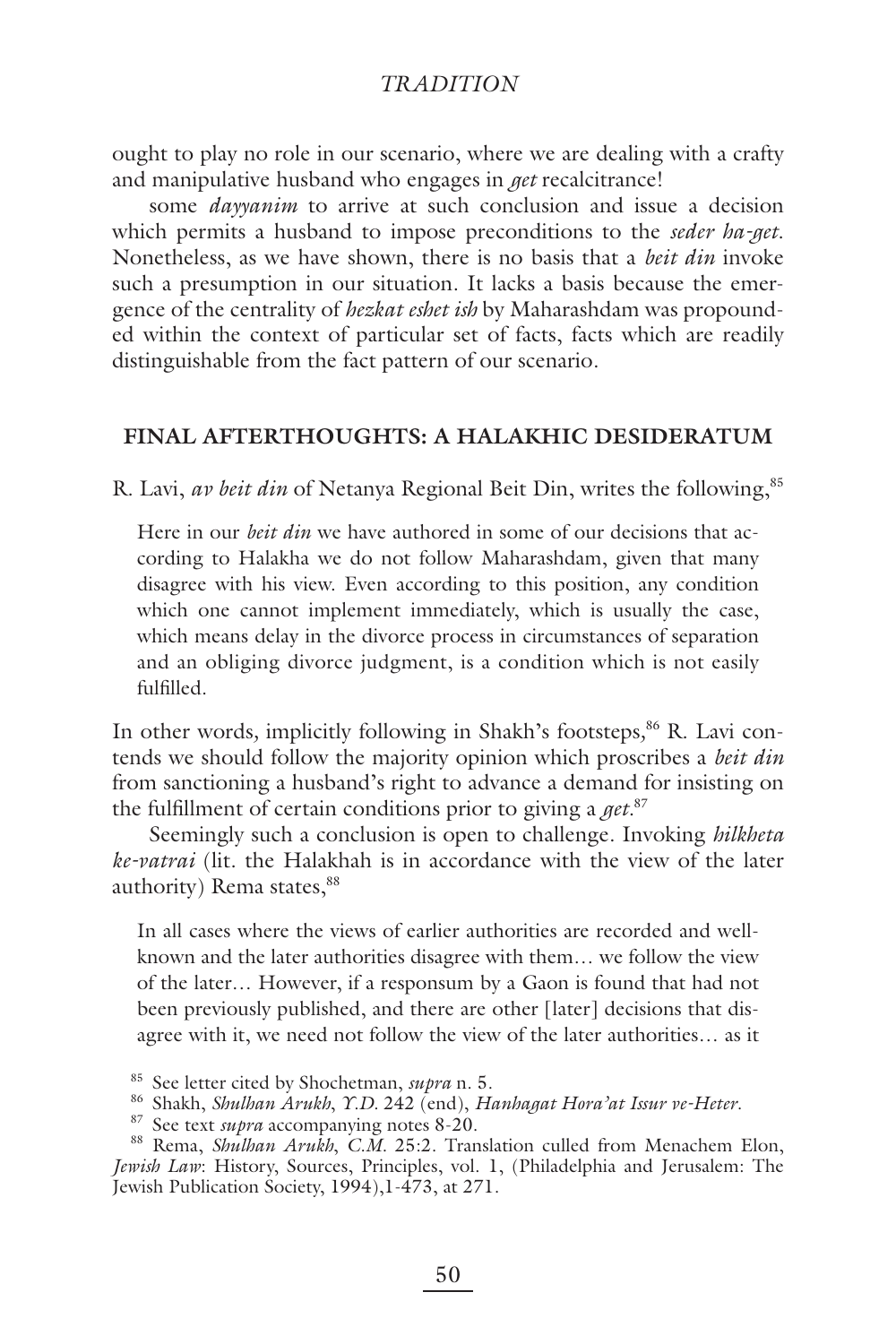is possible that they did not follow the view of the Gaon, and if they had known it they would have decided the other way.

One can infer from Rema's ruling that the "*batrai*" (lit. the later authority) in our scenario, namely Maharashdam who lived in the sixteenth century after the "*kadmai* " (lit. the earlier ones) may challenge and overrule the earlier authorities.<sup>89</sup> Consequently, despite the majority view which had crystallized in earlier generations, we ought to show deference to Maharashdam's opinion which supports the permissibility of a husband's imposition of conditions*.* Nonetheless, this interpretation of *hilkheta ke-vatrai* has been rejected by numerous *Rishonim*, early authorities*.* 90

The decision-making rule of *hilkheta ke-vatrai* is not to be viewed as a rule which empowers a later authority to overrule the opinion of an earlier authority, but rather as one that allows a *posek* to examine the various views regarding an issue and identify the '*batrai'* and follow his position.91 However, as noted by Rema, ascribing to the view of the '*batrai*' is contingent upon the fact that the later authority knew of the early authority.92 In our case, as R. Yanai points out, it seems that Maharashdam did not have access to R. Yosef Karo's *Bedek ha-Bayit*, which was published in 1605, fifteen years after Maharashdam's demise, as well as volume four of Rashba's teshuvot, which appeared over a hundred years after his death.<sup>93</sup> Both Rashba and R. Yosef Karo disagreed with Maharashdam. In fact, there is equally no mention in the entire *teshuva* of other earlier authorities such as Rashbash, and Tashbets, who differed with Maharashdam. Therefore, it is unsurprising to find the following admission. After a detailed discourse on the halakhot of *yibbum*, Maharashdam concludes his responsum by stating,  $94$ 

89 R. Hayyim Yosef David Azulai, *Ya'ir Ozen*, *ma'arekhet* 5, *kelal* 51 in the name of R. Bezalel Ashkenazi

90 "*Hilkheta ke-Vatrai ,*" *Encyclopedia Talmudit*, vol. 9, 343.

91 I. Ta-Shma, "*Hilkheta ke-Batrai:* Historical Aspects of a Legal Rule," [in Hebrew], *Shenaton ha-Mishpat ha-Ivri*, 6-7, (1979-1980), 405-423, at 412.

As aptly noted by Dr. Wosner, though there are *posekim* such as Rosh and Abraham ben ha-Rambam who claim that the authority of the later authorities is preferable than the earlier ones, their postures should not be misconstrued as imparting authority to the later ones. See S. Wosner, "*Hilkheta Ke-Batrai*- A New Perspective," [in Hebrew] *Shenaton ha-Mishpat ha-Ivri*, 20,(1995-1997,151-168, at 152 , n. 5.

93 File no. 9707-21-1, *supra* n. 14.

94 Radzyner, *supra* n. 5, at 112.

<sup>92</sup> Rema, *supra* n. 88.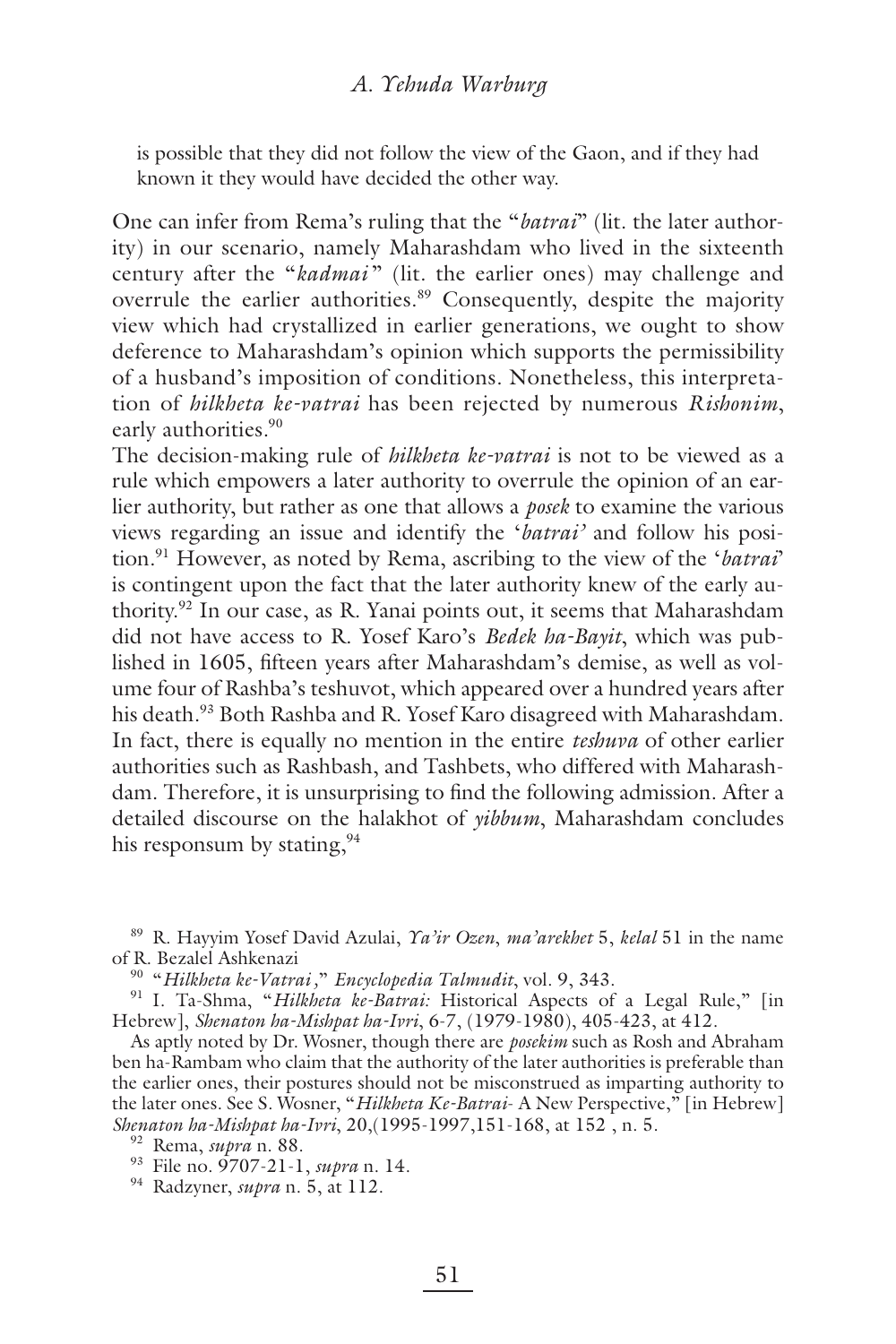But, until now I have not found a source for this [i.e. *haskama le-gerushin al tenai*- AYW], and in searching the laws of [stipulating] conditions, I found in… *Haze Hatenufa*…

Consequently, in the absence of any examination much less awareness of these opposing views, the rule of *hilkheta ke-vatrai* is inapplicable and therefore Maharashdam's posture cannot be determinative.<sup>95</sup>

Based upon our foregoing presentation, we have analyzed the relative strength, effectiveness, and plausibility of the three approaches to allowing a husband's to stipulate a precondition to giving a *get*. In pursuance to the rule of *rov*, majority rule, and the inapplicability of *hilkheta kevatrai*, it is our opinion that once it is clear that there are grounds for obligating a *get*, a *beit din* ought to be unwilling to accept a husband's demands as a precondition to granting a divorce. The underlying rationale for this conclusion is that once there are grounds to obligate a *get*, there is no need to be concerned about conditions advanced by the husband, in particular where the husband's motivation for raising these demands is to manipulate and obfuscate the process. Echoing the Rashbash's view and R. Yanai's, <sup>96</sup> R. Landesman writes, <sup>97</sup>

Is it logical to say that a husband controls such a matter to the extent that he can prevent the execution of a *beit din* decision by imposing any condition?!

Furthermore, all of these conditions, such as modifying parenting arrangements, reducing child support, changes in a child's schooling, addressing marital assets, extortion of monies, discontinuing a civil proceeding, and revisiting civil claim(s)in *beit din*, etc., are unrelated to the actual delivery of a *get*. 98 Addressing a wife's breach of a divorce agreement which provided that the husband would only grant a *get* if certain items would be returned to him, Mahariz Enzel is posed with the question whether we must declare that "the giving of a *get* was in error," a *get mut'eh* which results in the need for arranging for a second *get*, 99

95 See *Ateret Devorah*, *supra* n. 5, at 651-652.

<sup>96</sup> *Teshuvot Rashbash* 208; 383; Yanai, *supra* n. 5 at 366.

- 97 See *supra*, text accompanying n. 73.
- 98 Yanai, *supra* n. 5, at 370; File no. 860977-1, *supra* n. 19.

<sup>99</sup> *Teshuvot Mahariz Enzel* 81. For a summary of the differing reviews of the consequences of *'a get mut'eh'*, see U. Lavi, "Is there a concern for the validity of the *get* when the husband was deluded in the divorce agreement," [in Hebrew] *Shurat ha-Din* 2, 146-190 (1994); A. Radzyner, "Annulment of divorce in Israeli Rabbinical Courts," *Jewish Law Association Studies*, 23, (2012)193-217.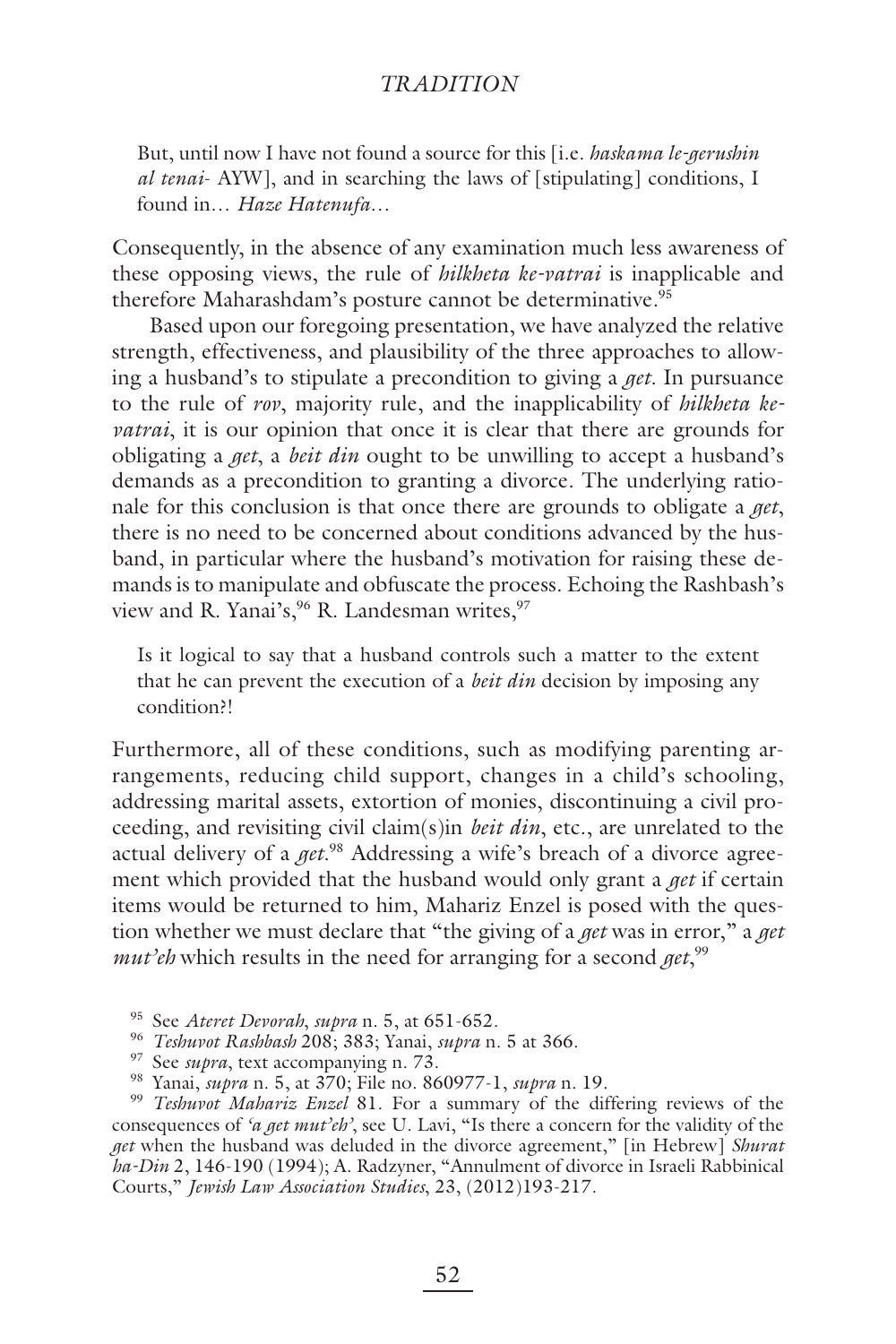#### *A. Yehuda Warburg*

God forbid, that we should cast aspersions on this proper *get*, since he did not divorce her in order to recover some items but rather due to strife and hatred between them. The fact that a settlement was brokered that he would receive these items in exchange for a *get* are two different matters and neither one is dependent upon the other… There is no error in the divorce since both desired to become divorced and if he was delaying to give the *get* until she returns everything… this is a means of coercion and revenge that he makes her an *agunah* until she returns it to him… and he only has a claim for the items.

According to Mahariz Enzel as well as others,<sup>100</sup> one must distinguish between reasons which are related to the grounds for the divorce and reasons which, though advanced at the time of divorce, are unrelated to the grounds for the couple's undergoing divorce. As such, a wife's plea that her husband rapes and abuses her or a husband's claim that his wife is refraining from engaging in conjugal relations are claims directly related to the granting of the *get*. In Mahariz Enzel's case, the husband divorced his wife due to feelings of hatred rather than because she refused to return some objects belonging to him. Therefore, it becomes a *beit din's* responsibility to address this type of claim dealing with animosity in order to assess whether there are grounds for obligating a divorce. Once such determination is completed, the *beit din* will issue its directive for the couple to divorce. Upon the issuance of the divorce judgment, the only outstanding matter is simply whether the parties – and, in our cases, the husband – must comply with the *beit din's* judgment.

On the other hand, all reasons which are independent and unrelated to the grounds for divorce, such as the husband's demand that his wife return certain objects, are subsumed under the category of *gerushin al tenai* and are therefore invalid. And if the husband grants a *get* on the assumption that he will receive these items and the wife deceives him by failing to comply with his request, then, in accordance with Mahariz Enzel and others, there are no grounds for a divorce annulment.<sup>101</sup> In other words, there is no basis for demanding conditions which are unrelated to the grounds for the divorce.

In conclusion, many Rishonim, *Shulhan Arukh* and Aharonim insist that the *get* process be commenced once a *beit din* judgment has been

<sup>100</sup> *Teshuvot Hessed le-Abraham* (Teomim), *Mahadura Kamma*, E.H. 43; *Teshuvot Divrei Hayyim* 1:84, 2:85; *Teshuvot Helkat Yo'av* E.H. 25; *Teshuvot Oneg Yom Tov* 154; *Yeshuot Ya'akov*, *E.H.* 25; *Iggerot Moshe*, *E.H.* 3:37; *Teshuvot Divrei Yosef*

<sup>&</sup>lt;sup>101</sup> See *supra*, nn. 99-100.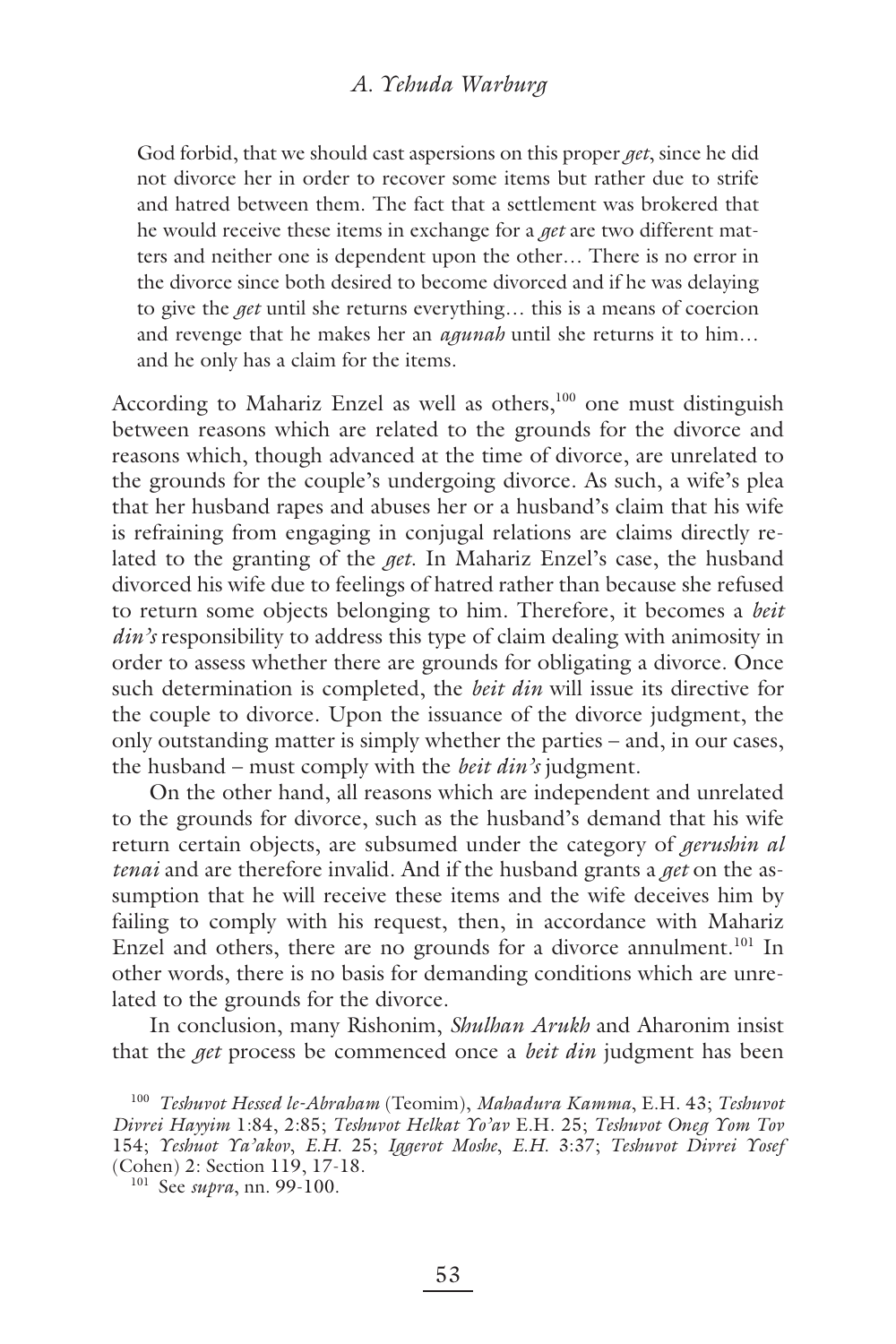handed down without deferring to a husband's series of demands. And should a husband have halakhically legitimate claims which are unrelated to the giving of the *get*, such as recovering property that his wife had stolen from him or recovering outstanding debts from his wife,<sup>102</sup> then prior to the *sederha-get* the parties ought to sign off on an arbitration agreement empowering the *beit din* to resolve these matters after the *get* has been delivered to the wife. In effect, in the wake of a *beit din's* decision to obligate a husband to grant a *get*, we suggest following in the footsteps of the majority opinion by invalidating any precondition(s)<sup>103</sup> while invoking Maharsham and others who recognize the husband's entitlement to deal with certain issues of halakhic import,<sup>104</sup> are matters which ought to be addressed in *beit din after the sederha-get* has been completed.105

Said conclusion that a husband's precondition will not be permitted in the wake of a *beit din*'s decision either coercing or obligating a Jewish writ of divorce may be explained in *jurisprudential* terms. For instance, according to the conventional example of the gunman, if gunman A tells B, "Your money or your life," B has a choice. Should B decide to give A his money, we do not consider B's decision voluntary. We consider this a robbery rather than a consensual transfer of property. On the other hand, if B has a life-threatening disease and doctor A offers to treat him for fair remuneration which upon payment will dissipate B's life's savings, if B opts for the treatment, he may say that A's offer was "an offer he could not refuse," or that he had no rational choice but to accept the doctor's proposal. Should B accept the offer, we would not consider B's acceptance involuntary.

Both offers by the gunman and physician convey the same message in which A tells B:

- 1.If you do x, then z.
- 2.If you do not do x, then not z.

To state it differently, gunman A informs B that if he gives A money, A will spare B's life; but if he fails to give him his money, A will die. The doctor A tell B that if he consents to pay a fee, A will treat his disease; but if he does not accept A's offer, A will not treat him.

<sup>102</sup> For another example, see *supra* text accompanying nn. 33-35.

<sup>103</sup> See text *supra* accompanying nn. 8-20.

<sup>104</sup> See text *supra* accompanying nn. 21-35.

<sup>105</sup> See *Mishpatekha le-Ya'akov* 3:41 (in the name of *Yeshuot Ya'akov E.H.* 119, *Perush ha-Katsar* 6).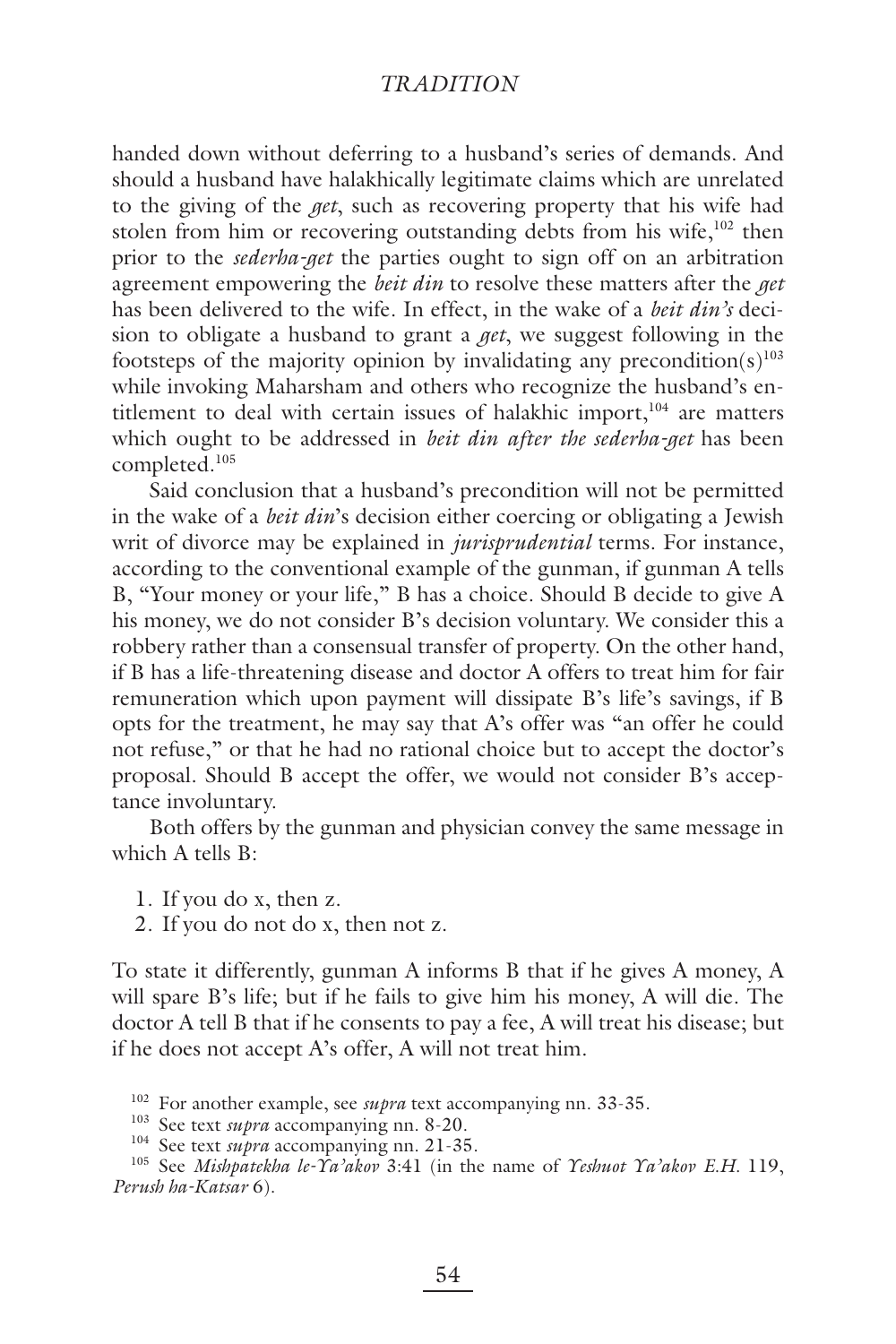### *A. Yehuda Warburg*

Given that both the gunman and doctor are giving the identical message, what distinguishes one offer from the other? Why would we conclude that in the gunman scenario B's decision is given under duress, while in the case of the doctor, we think that B's decision is voluntary? One possible solution is that the gunman's offer is coercive while the doctor's offer is not coercive.<sup>106</sup>

The question, then, is what makes one offer coercive and the other not coercive? Various moral philosophers argue that the benchmark or what they call "the baseline" entails whether morality dictates if a proposal is coercive or not. In the gunman scenario, B has a moral right not to be placed in the position of choosing between his money and his life. Since the gunman's offer is worse than what B is morally obligated entitled to – the moral benchmark of retaining his life and his money – the offer is coercive and therefore B's decision is involuntary. On the other hand, in the case of the physician, B is not morally entitled to be cured by A gratis. Given that the offer is better than what B is entitled to (avoiding B's death), the proposal is not coercive, and therefore we view B's decision as voluntary.

Based upon the foregoing, is our conclusion that prohibiting the imposition a husband's precondition prior to executing a *get* which a *beit din* has mandated identical to the dilemma of the scenario of the physician or the gunman? Clearly, in our divorce situation, by dint of the fact that a *beit din* is either coercing or obligating the husband to grant a *get*, the moral baseline is that the husband is obligated to deliver a *get* without the setting down of any precondition. The *beit din*'s judgment that there are grounds for giving a *get* informs us that a husband's proposal is coercive due to the fact that it worsens what the wife is halakhically entitled to receive, namely her *get* therefore such conduct cannot be countenanced.

<sup>106</sup> Implicit in our understanding is that coercion is associated with the phenomenon of experiencing pressure to act in a particular fashion even though we do not want to do it. See Robert Nozick, "Coercion," in, *Philosophy, Science, and Method: Essays in Honor of E. Nagel,* ed*.* S. Morgenbesser, et. al 440-472 (New York: St. Martin's Press, 1969); James McCloskey, "Coercion: Its Nature and Significance, " Southern Journal *of Philosophy* 18 (1980), 335-351; Daniel Zimmerman, "Coercive Wage Offers," *Philosophy & Public Affairs* 10 (1981), 121-145; Joel Feinberg, Harm to Self, (N.Y.: Oxford University Press, 1986), 189-262; Joseph Raz, *The Morality of Freedom*, (Oxford: Oxford University Press, 1986), 148-154. For a contrasting approach, see Scott Anderson, "The Enforcement Approach to Coercion, " *Journal of Ethics & Philosophy* 5 (2010), 1-31.